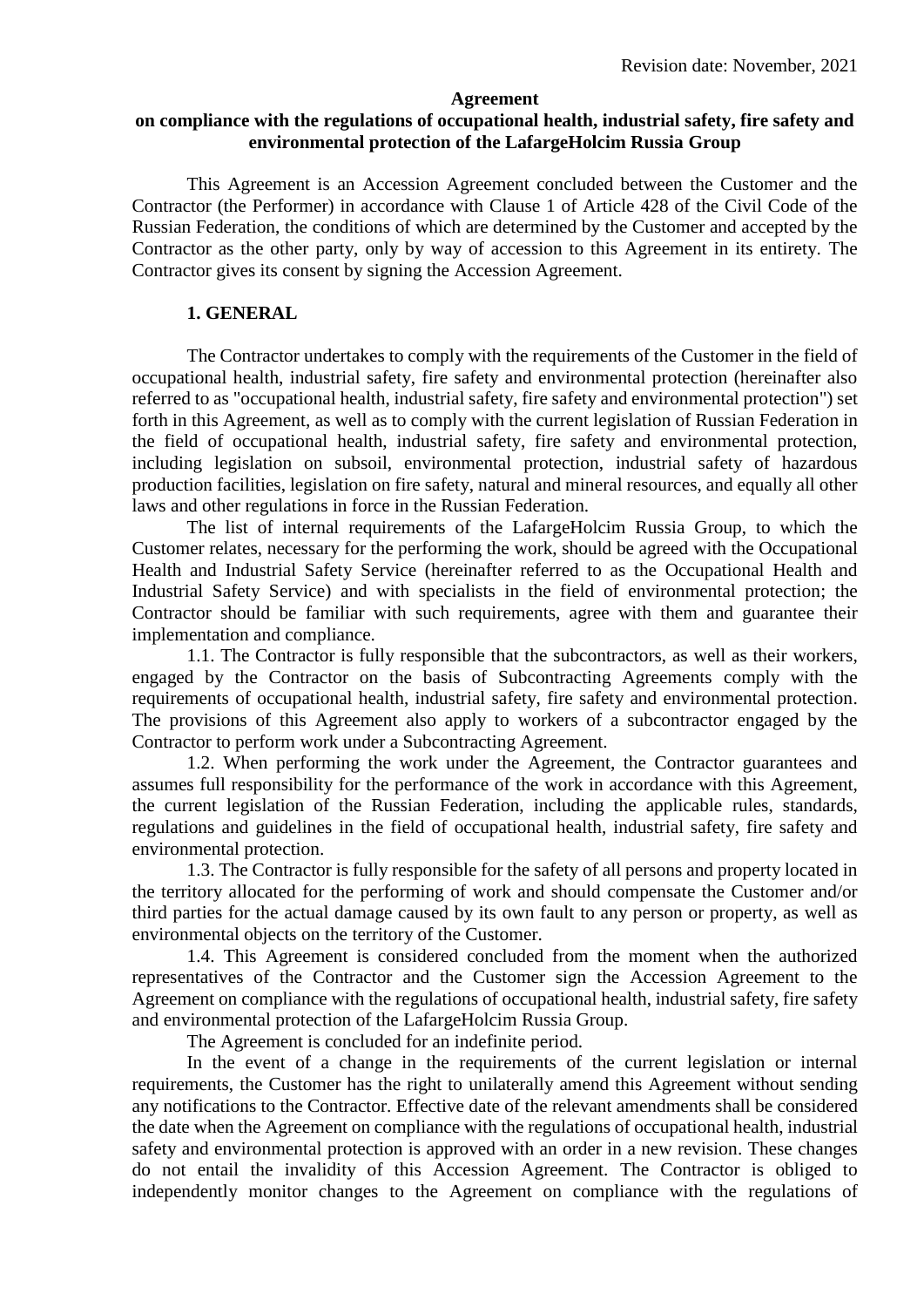occupational health, industrial safety and environmental protection, published on the Internet at https://www.lafargeholcim.ru/ru/agreements, as well as changes in legislation in the field of occupational health, industrial safety, fire safety and environmental protection.

1.5. The Agreement applies to the relations of the Parties under all existing agreements concluded by the Parties at any time before the conclusion of this Agreement and to the relations of the parties under all types of agreements concluded after this Agreement is entered into force. When the "Agreement" term is indicated in text any cases, the rules of the Agreement applies to the Agreement specified in the preamble of the Agreement and to all agreements specified in this clause.

1.6. The rules of the Agreement shall also apply in case the Contractor provides services under the Agreement or in the case the subject of the Agreement does not stipulate the performance of work, the provision of services directly and/or by analogy, even if the Contractor is indicated under different term in the Agreement (for example, as the "Performer").

If the Parties conclude a separate agreement related to the performing of freight transportation and/or transfer (delivery) of goods and materials, then in this case the Agreement does not apply to relations of the Parties regarding the performing of freight transportation and/or transfer (delivery) of goods and materials.

## **2. COOPERATION IN THE FIELD OF OCCUPATIONAL HEALTH, INDUSTRIAL SAFETY, FIRE SAFETY AND ENVIRONMENTAL PROTECTION**

## **2.1. Documentation**

2.1.1. The Contractor is obliged to perform a risk assessment for each type of work under the Agreement and provide risk assessment forms (Annex No. 1) for approval by the Customer before starting work. Representative of the Customer should familiarize themselves with the provided risk assessment forms and approve them, or return them to the Contractor to comply with remarks.

2.1.2. In order to obtain work order authorization, prior to the induction briefing, the Contractor and the subcontractors engaged by it for the performance of work shall provide the Customer with copies of the following documents (upon request, both the full list and part of the documents can be requested):

• licenses granting the right to perform the types of activities that are subject to licensing in accordance with the requirements of the Federal Law No. 99-FZ "On licensing of particular types of activities" dated 04.05.2011, an extract from the register of self-regulating organizations to confirm membership in this organization;

• Permits, consents, approvals, results of examinations;

• List of workers of the contracting (including subcontracting) organization who will directly perform work on the territory of the Customer, indicating the name, position/profession, which should be signed by the head of the organization. If it is necessary to perform work by engaging the foreign citizens, the Contractor is obliged to provide labor permits granting the right to work in the region corresponding to the place of work. When amending the list of workers performing work on the territory of the Customer, the Contractor is obliged to provide the Customer with the following documents before sending a new worker: the updated list, conclusions of the preliminary (periodic) medical examination (survey) performed in the manner prescribed by Order of the Ministry of Health of the Russian Federation N 29n "On Approval of the Procedure for Mandatory Preliminary and Periodic Medical Examinations Provided for in Part 4 of Article 213 of the Labor Code of the Russian Federation, the List of Medical Contraindications to Work with Harmful and (or) Dangerous Production Factors, as well as Works in which Mandatory Preliminary and Periodic Medical Examinations are conducted" dated 28.01.2021, documents confirming that the qualifications of workers and work order authorization are comply with this profession (protocols, certificates and other documents confirming that the necessary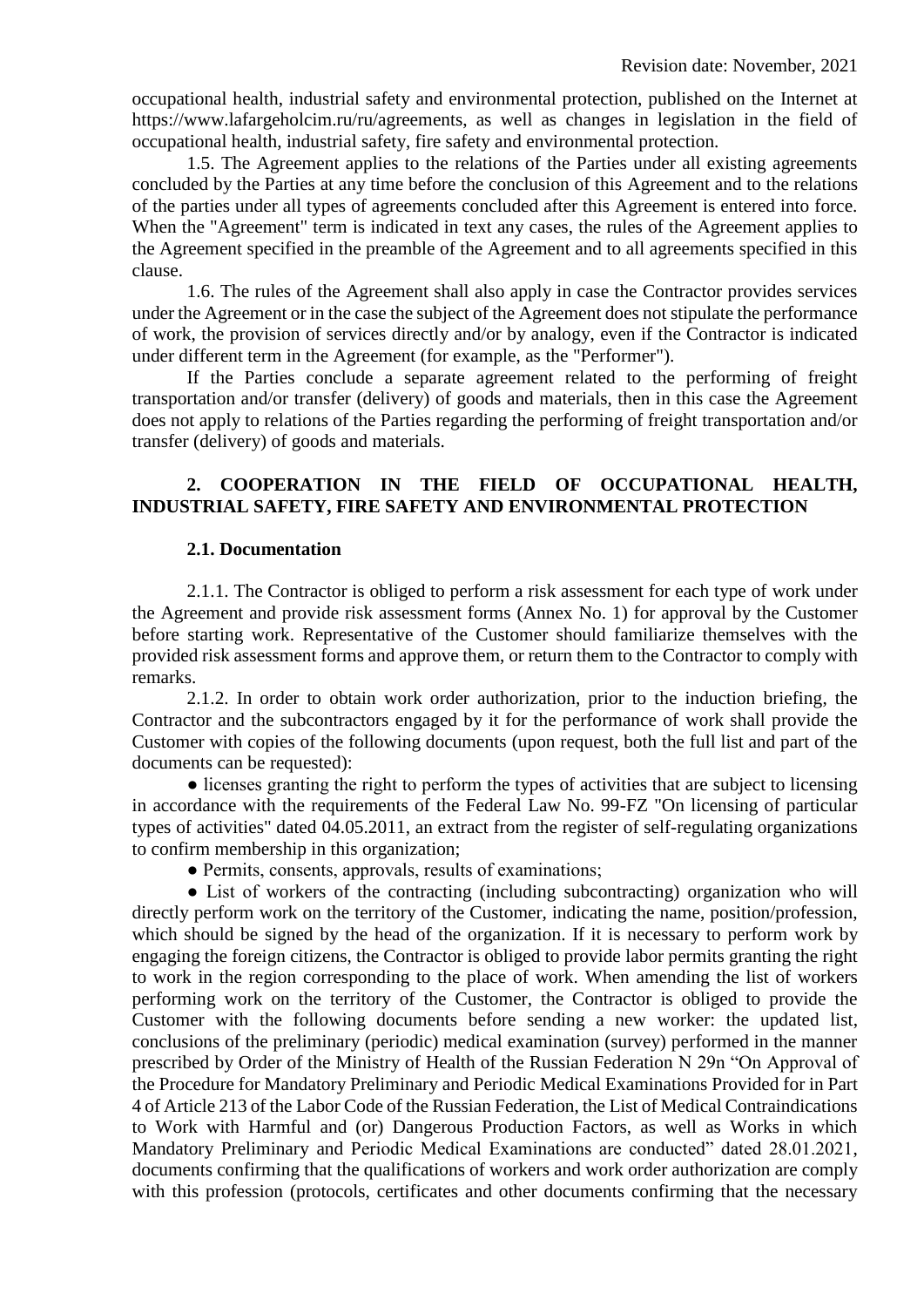training, briefings, knowledge testing and certification of workers were performed in accordance with the requirements of regulatory documents of the Russian Federation);

● order on the appointment of a person responsible for the safe arrangement and performing of work;

● order on the appointment of a person responsible for compliance with standards and requirements on occupational health and industrial safety;

● documents confirming the appointment of responsible persons having the right to perform work of increased hazard, issuing operations certificate and permits to work;

● list of documents and the documents themselves, confirming the performing of periodic verification, inspections, testing of equipment, appliances, accessories, mechanisms, including electrified tools, that will be used for the performance of work on the territory of the Customer;

• order for the appointment of a person responsible for electrical and fire safety;

● process documentation (method statement, work performing plan, flow chart) in accordance with the types of work performed (if necessary);

• risk assessment for each type of work performed, agreed with the coordinator (see Section No. 13. GENERAL TERMS AND CONCEPTS);

• list of vehicles and motorized equipment that it will use at the facility of the Customer;

• order on the appointment of a person responsible for environmental protection on the Customer's territory;

● copies of waste management agreements (municipal solid waste, in case that more than 10 people are present on the territory of the Customer) and/or 15 days; for hazardous waste, regardless of the number of personnel and the duration of presence on the territory of the Customer)

● documents confirming the engaging of workers of the Contractor to perform the work is lawful if they are foreign citizens and/or stateless persons;

• documents confirming the quality of materials, equipment, work performed, services provided and/or their compliance with mandatory requirements, including in terms of safety (for example, quality certificate, certificates of conformity, declarations of conformity, permits);

• in the case of engaging subcontractors, the documents listed above and confirming their obligations regarding occupational health, industrial safety and environmental protection.

Contractor assures that the above documents provided by it (their originals and/or certified copies) are reliable and the circumstances indicated in them, or circumstances in confirmation of which such documents were provided or are provided, are valid. Customer relies on the certification of the Contractor. The certification is considered unreliable in each case when the Contractor has provided documents that:

- executed not in accordance with the legislation of the Russian Federation, the Agreement, documents thereto and/or

- are invalid, voided or cannot be applied (in particular, in connection with changes in legislation) and/or

- received and provided by the Contractor through forgery, counterfeit, falsification, interaction with persons who do not have the right (permission) to issue such documents and/or

- provided to the Contractor by third parties and have one of the above signs and transferred by the Contractor to the Customer without checking such documents for the presence of these signs.

Unreliability of the certification can be confirmed by the Customer by any means, information or documents. Customer has the right to independently verify the reliability of the certification, including in cases when it receives information on the unreliability of the certification from any third parties.

2.1.3. Before starting work on the territory of an existing production (workshop), the Customer and the Contractor (or as the General Contractor in the case of subcontracting organizations) are required to issue an operations certificate and permit to work (if necessary) in accordance with the Regulations of occupational health in cement production approved by the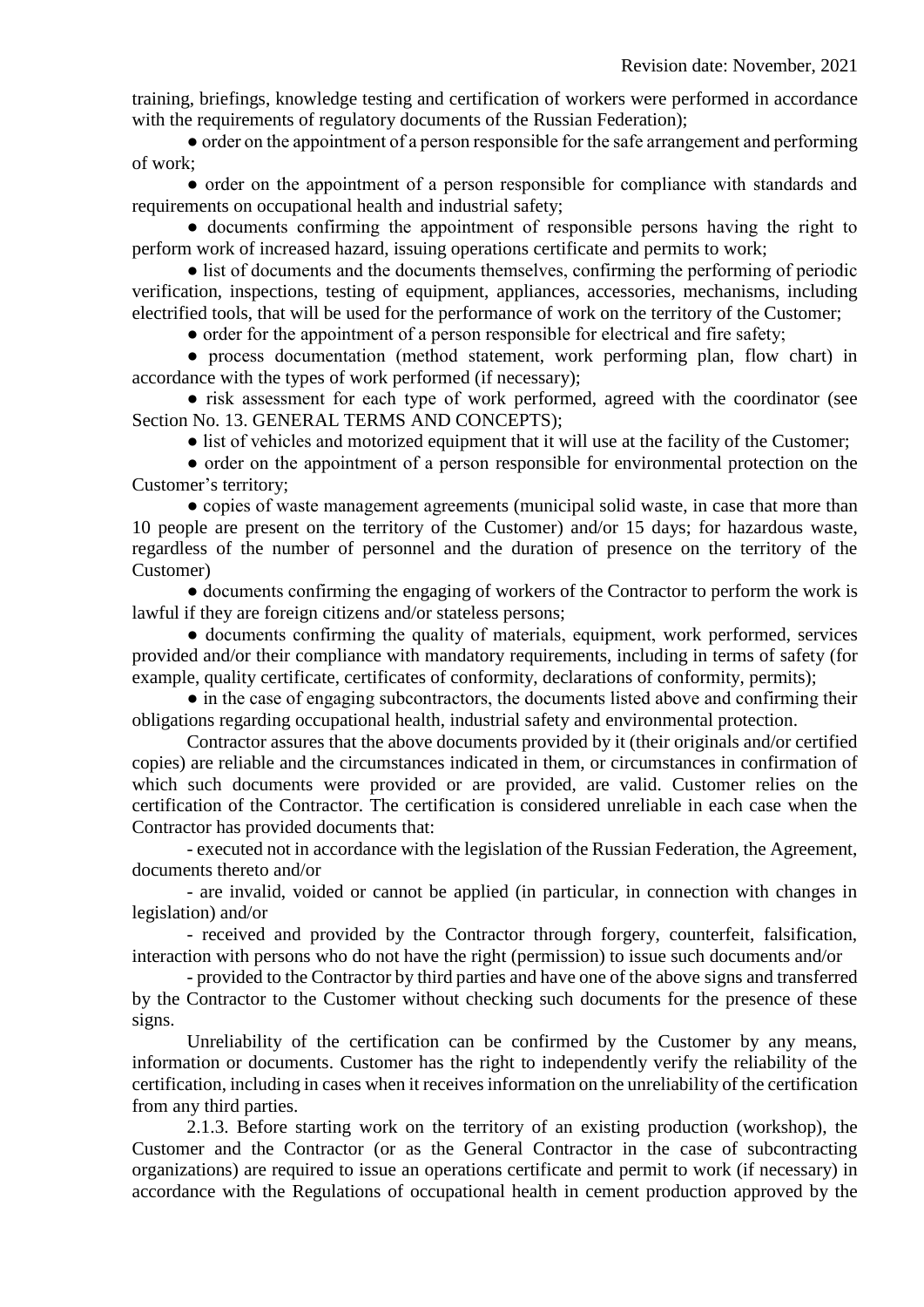Order of the Ministry of Labor and Social Protection of the Russian Federation No. 781н dated November, 16, 2020, Safety Rules for Mining and Processing of Solid minerals approved by Order No. 505 dated December 8, 2020 and internal procedures established in LafarzhHolsim.

2.1.4. The Contractor shall provide, upon the first request of the Customer, any other documentation not indicated in Clause 2.1.2 relating to the activities of Contractor in the field of occupational health, industrial safety, fire safety and environmental protection, associated with the performance of work under the Agreement (Agreements).

2.1.5. Any changes in the work performing procedure, the list of employees engaged, the list of equipment and materials used for the performing of work should be previously agreed with the Customer (represented by the Coordinator) and the corresponding changes should be made in the form of the assessment of risks of contract work.

## **2.2. Inspections**

The Customer has the right to perform inspections at any time of the day to ensure that the Contractor complies with the requirements for occupational health, industrial safety, fire safety and environmental protection at facilities where the work is performed in accordance with the Agreement, with the executing of Certificate of the established form (Annex 2) in case of violations. In the event the Customer reveals, as a result of inspection, or in any other way, cases of violation by the Contractor of the requirements for occupational health, industrial safety, fire safety and environmental protection, then Contractor, at the oral or written request of the Customer, is obliged to develop and coordinate with the Customer within 8 hours the Corrective Action Plan, which determines the steps and terms for eliminating these violations or stops conducting the work (in agreement with the Customer). Contractor is obliged to eliminate all revealed violations of the requirements for occupational health, industrial safety, fire safety and environmental protection and provide a written Report on implementation of corrective actions on time indicated in the Plan. The improper performance and/or untimely performance by the Contractor of the necessary measures to perform corrective measures agreed by the parties in the Corrective Action Plan are the basis for the termination of the Agreement by the Customer unilaterally.

In the event of termination of the Agreement for the reason mentioned above, the work performed under the Agreement and for which the acceptance certificates were executed and signed by both parties, are paid in full, withholding the amount of the corresponding fine (according to Section 12 of this Agreement)

#### **2.3. Incidents and notifications**

2.3.1 The representative of the Customer is obliged to inform the Contractor of the numbers of the telephones used for the alarm call, for calling the ambulance and other emergency services.

Emergency situations, incidents, fires, ignitions, accidents, near-misses, micro-injures, traffic accidents that occurred during the performing of the work and which involved the personnel of the Customer, the Contractor, subcontractor engaged by the Contractor, or other third parties participated or suffered, as well as incidents with their equipment, property, are subject to registration, accounting by the Contractor who should immediate transfer information about these cases in writing to the Customer and to the relevant state bodies, if necessary, in accordance with applicable law and within 24 hours from the moment of their occurrence.

2.3.2 In the event of the cases referred to in Clause 2.3.1, the Contractor shall form a commission for their investigation and take the necessary actions to eliminate their consequences and damage. In the event of an accident involved an worker of the Contractor, Customer, subcontractors involved by the Contractor, the investigation is performed in accordance with the Labor Code of the Russian Federation, the "Regulations of the aspects of the investigation of industrial accidents in certain industries and organizations" approved by the Resolution of the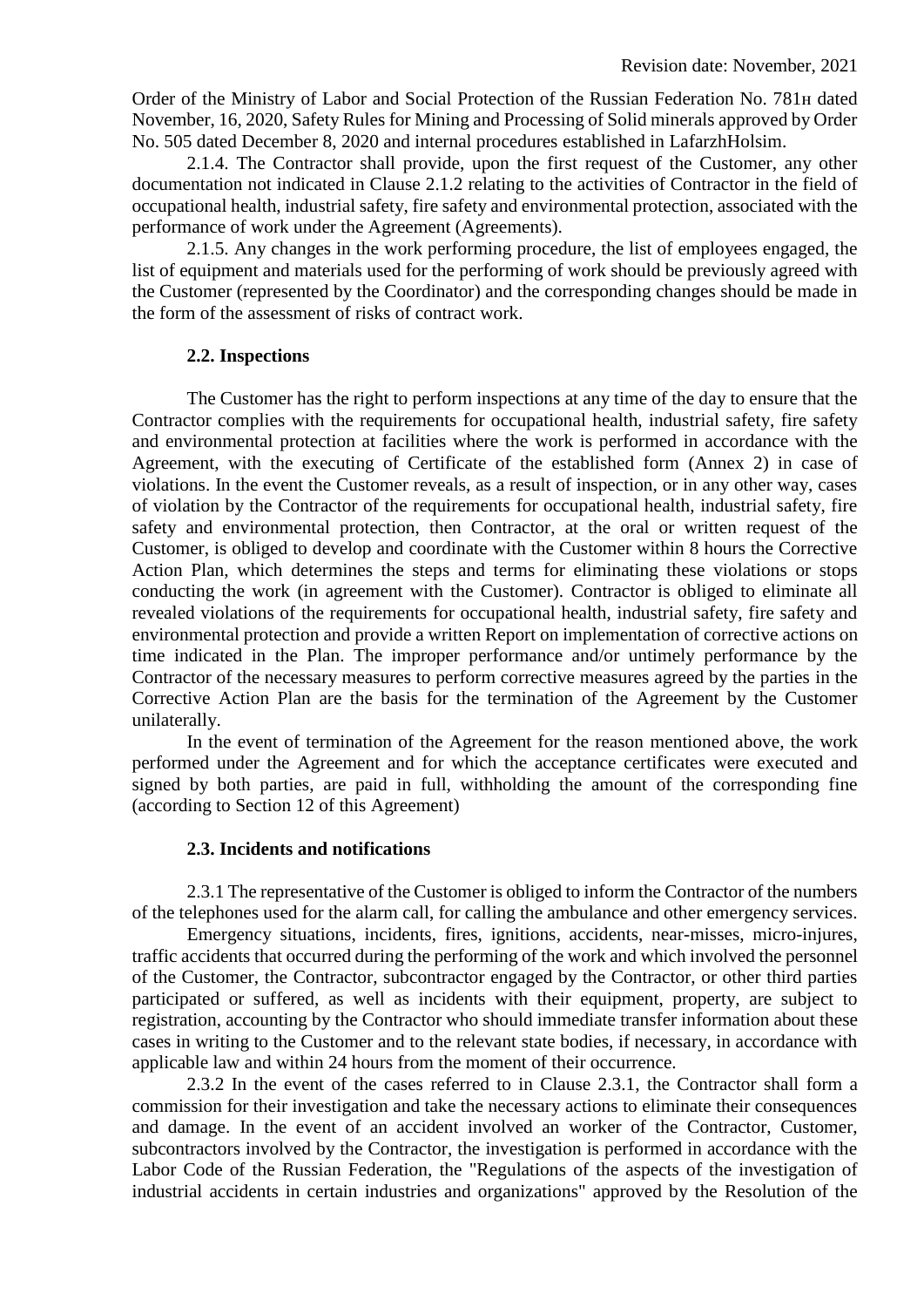Ministry of Labor of the Russian Federation No. 73 dated October 24, 2002, and also in accordance with the requirements of the LafargeHolcim Russia Group set forth in this Agreement. Based on the results of the investigation, the Contractor provides the Customer with materials of the incident investigation. Contractor agrees to include representatives of the Customer in the commission for the investigation of the incident, or to send its representatives to participate in the work of the Customer commission for the investigation of incidents (if the Customer arranges an investigation). During investigation, upon prompt visiting the incident scene, the Contractor provides access for the representatives of the Customer to the documentation, equipment, and personnel.

#### **2.4. Meetings**

2.4.1. Head of the contracting organization or its authorized representative and/or the person responsible for compliance with the regulations of occupational health, industrial safety, fire safety and environmental protection are obliged to participate in meetings on occupational health, industrial safety, fire safety and environmental protection, organized in person or via videoconference by the Customer, and familiarize their workers, workers of subcontractors engaged by the Contractor, with the information shared at the meetings, as well as with all the requirements of the Customer in the field of occupational health, industrial safety, fire safety and environmental protection.

2.4.2. The Contractor is responsible for maintaining and permanently increasing the level of competence of its workers in the field of occupational health, industrial safety, fire safety and environmental protection and ensures their participation in briefings on occupational health, industrial safety, fire safety and environmental protection performed by the Customer. Contractor is obliged to monitor changes in legislation in the field of occupational health, industrial safety, fire safety and environmental protection and to promptly inform its employees about such changes.

## **3. WORK PERFORMING PROCEDURE**

#### **3.1. Personnel of the Contractor**

All employees whom the Contractor proposes to engage to perform the work should not have adverse health conditions to fulfill their duties in accordance with the requirements of the legislation of the Russian Federation.

Before starting work under the Agreement, the personnel of the Contractor, including the subcontractor, should undergo an induction briefing on occupation health, familiarization with the internal procedures of the Customer regarding the occupation health and industrial safety, as well as environmental aspects of activities of the Contractor on the territory of the LafargeHolcim Russia Group as the Customer.

Induction briefing is performed only upon submission of documents in accordance with the list in Clause 2.1.2.

After the briefings, the representative of the Customer signs the application of the Contractor, on basis of which the employee of Security Service of the Customer issues a pass card of the established form.

While on the territory of the Customer, the workers of the Contractor should have a graphic sign of their company on a protective helmet or in a visible area of clothing, and also have a pass card issued by an authorized representative of the LafargeHolcim Russia Group.

The scope of training required for the workers of the Contractor depends on the type of work performed and is established by the Customer. If necessary, the Customer may perform additional briefings with the workers of the Contractor regarding the compliance with internal documentation on the prevention of accidents and emergency situations that are in force on the territory of the Customer. If the Customer reveals insufficient competence, professional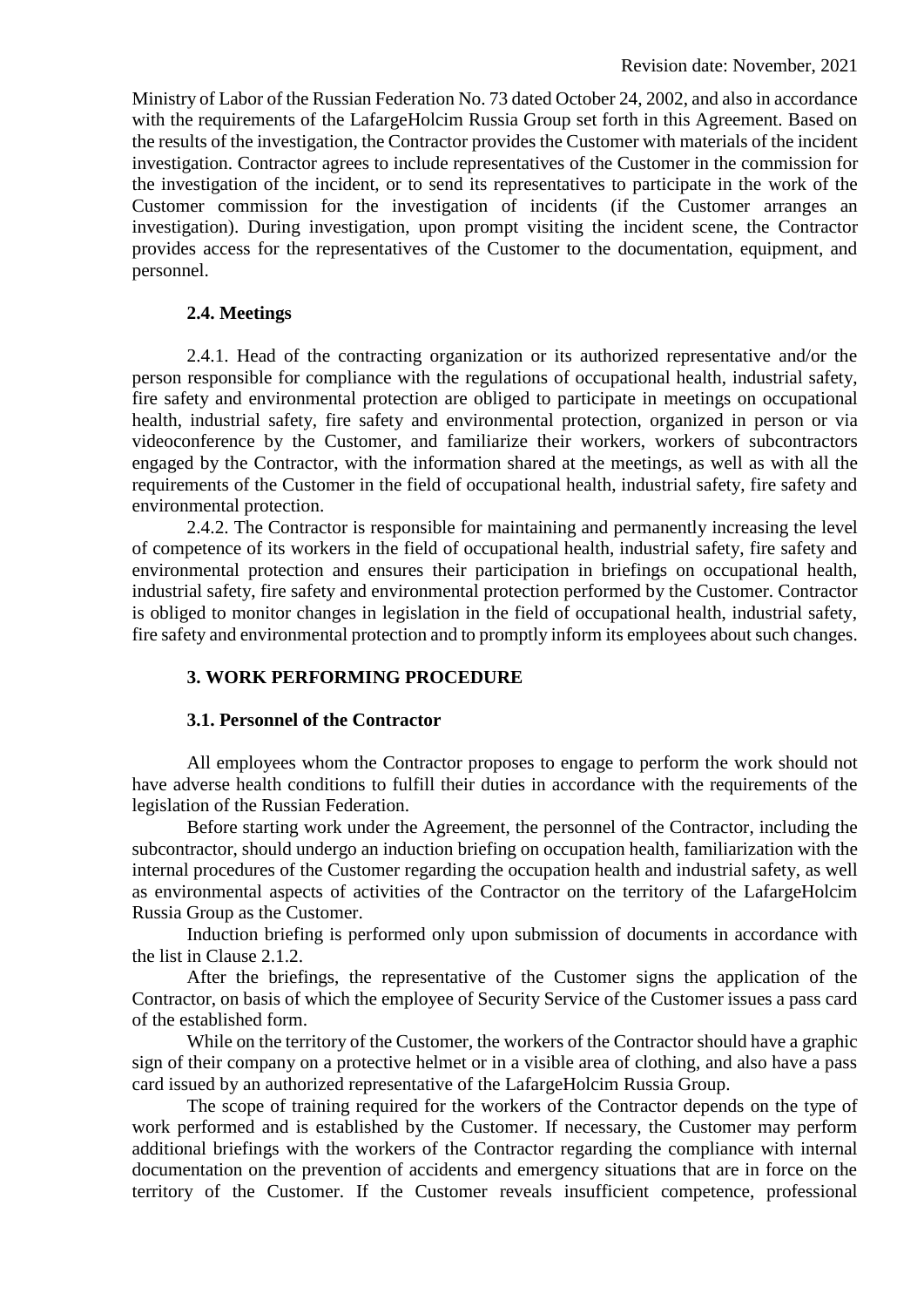knowledge, and skills of employees of the Contractor, then the Customer has the right to require the Contractor to perform an extraordinary knowledge testing or replace the employee.

Contractor shall ensure that all personnel of the Contractor and its subcontractors engaged in the performance of the work, maintain their workplaces in the proper order and as clean as possible under the given conditions in order to reduce the risk of personal injury, property damage and delays in the performance of the work.

Unless other conditions are stipulated by the Agreement, the Contractor shall independently arrange sanitary conditions for its workers (amenity premises, toilets, meals).

While on the territory of the Customer, the personnel of the Contractor and the engaged subcontractors are prohibited to go beyond the boundaries of the territory allotted to the Contractor for performing of work. If a responsibility assignment matrix is not provided, then the personnel of the Contractor are obliged to move around the territory of the Customer only for needs established by their duty obligations. In this case, entry to the existing production and work areas is permitted only by prior agreement obtained from the Coordinator of the Customer.

The Customer has the right to object to the engagement for performing the work or to block access to its territory for the workers of the Contractor, its subcontractors, as well as to demand their dismissal from the work, and the Contractor is obliged to dismiss the workers from the work if such workers violate the regulations of occupational health, industrial safety, fire safety and environmental protection established by the legislation of the Russian Federation, this Agreement, show unacceptable behavior, show incompetence or negligence in the performance of their duties.

3.1.1. To perform work under the Agreement, the Contractor appoints the person responsible for compliance with the regulations of occupational health, industrial safety, fire safety and environmental protection, which should be in the territory of the work during the working time along entire term of the Agreement. This person should have the qualifications necessary to perform this work, and also have the authority to give directions and take measures to prevent the consequences of non-compliance with the requirements of occupational health, industrial safety, fire safety and environmental protection, to sign Certificates of Violations Revealed, as well as perform the necessary trainings, briefings, and prepare Reports on occupational health, industrial safety, fire safety and environmental protection, to perform production supervision and have other powers necessary to fulfill its duties.

In case of performance of work on the territory of the Customer by the personnel of the Contractor consisting of 50 or more workers, the Contractor is obliged to ensure the permanent presence on the territory of the Customer of an occupational health specialist (specialists) with the appropriate qualifications.

3.1.2. The Contractor guarantees that its workers, workers of its subcontractors, and, if necessary, workers of its suppliers and sub-suppliers are familiar with the requirements set forth in this Agreement and are comply with them.

3.1.3. In case several Contracting Organizations are located on the territory of the work, the Contractor should agree with the Coordinator of the Customer additional measures on occupational health, industrial safety, fire safety and environmental protection to ensure safety during performing the related work.

3.1.4. Contractor is obliged to issue a permit to work before performing the following hazardous types of work:

- Work with the use of lifting mechanisms and other construction machines in the secured areas of overhead power transmission lines, gas and oil pipelines, product pipelines, warehouses of flammable or combustible liquids, combustible or liquefied gases;

- Electric welding and gas welding work outside permanent welding stations at temporary places;

- Gas hazardous work;

- Hot work of all types inside industrial premises, in material warehouses at the areas for storage of fuels and lubricants and other combustible materials;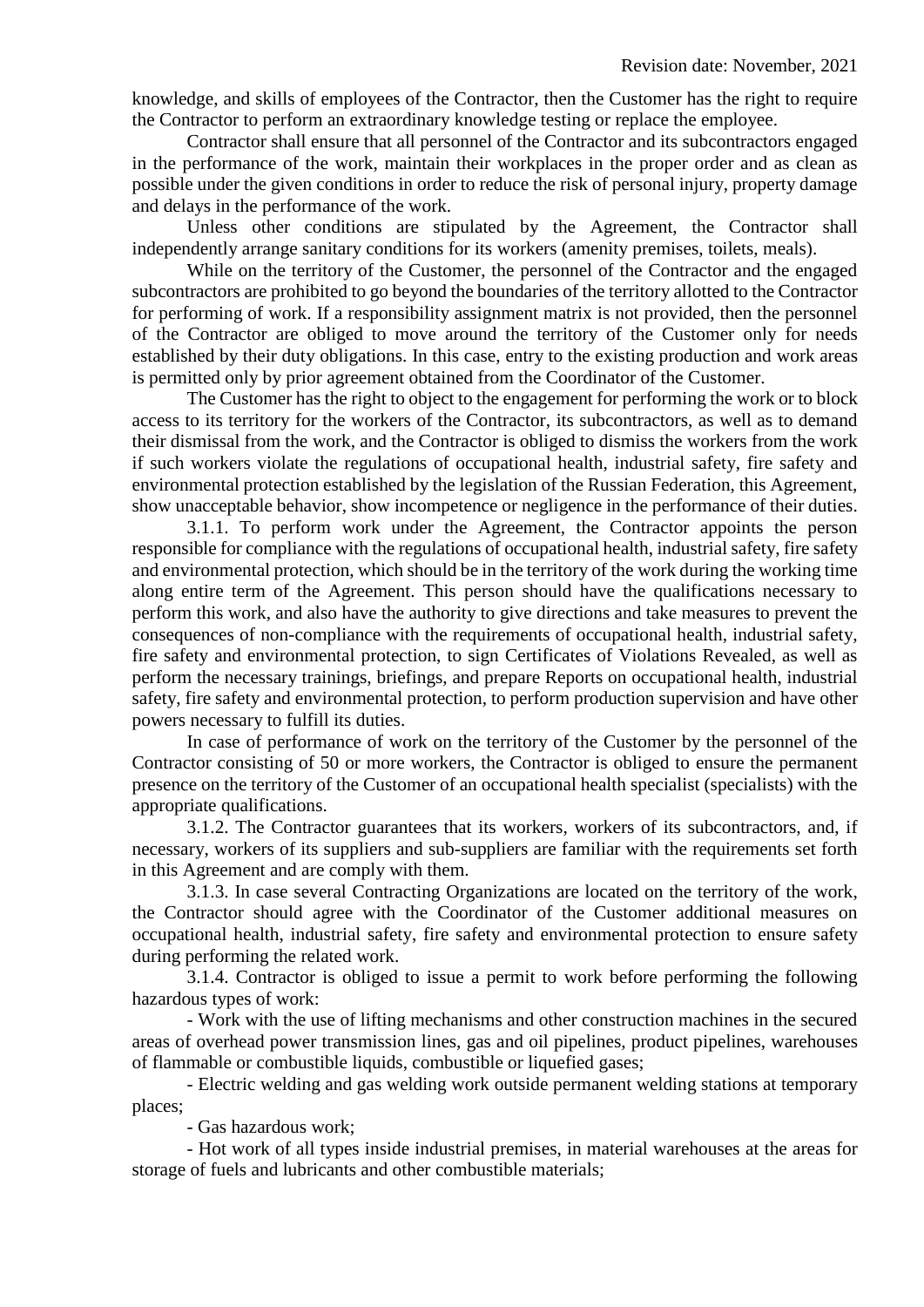- Preparatory, cleaning, lining, inspection and repair work related to the presence of workers in bunkers, drying drums, gas ducts, wells, mills (raw materials and cement mills), dust chambers, rotary kilns, silos, filters, refrigerators, aspiration shafts, sludge pools, storage tanks for fuels and lubricants and in other closed tanks, pits and hard-to-reach spaces;

- Work with combustible heat insulators;

- Earthworks in the secured areas of underground electric networks, gas pipelines, oil pipelines, water supply and sanitation systems and other utilities;

- Work with the use of caustic, poisonous, explosive substances;

- Work on the dismantling of buildings, structures;

- Work at heights near unfenced height differences of 1.8 m and more;

- Work in a confined space;

- In other cases established by legislation requirements and the Customer's requirements.

In the event of a change in the conditions for the performing of work, the permit to work is canceled, and work performing is allowed only after making changes to the risk assessment form and issuing a new permit to work.

In the risk assessment, construction arrangement plan and method statement, it is necessary to indicate specific safety measures that will be used when performing this work with reference to specific conditions and place.

3.1.5. It is prohibited to use communications (electricity, water, compressed air, etc.) without the written permission of an authorized representative of the Customer. Switching the process equipment on and off should be performed by the personnel of Customer after receiving a written request from the authorized representative of the Contractor.

3.1.6. The Contractor should equip all places of work with collective protective equipment, safety signs (warning, prohibiting, indicating, prescribing), as well as fire protection equipment (fire extinguishers) where necessary, in accordance with the requirements of the legislation of the Russian Federation and this Agreement.

#### **3.2. Equipment**

3.2.1. In order to ensure efficient and safe performing of work, as well as to prevent downtime, the Contractor should supply equipment of appropriate quality that meets the requirements of the legislation of the Russian Federation, relevant GOST standards, specifications and requirements of the Customer. Such equipment is supplied with the necessary technical data sheets, certificates, manuals and permits required in accordance with the current legislation of the Russian Federation.

All equipment should be used for its intended purpose, in compliance with the requirements of the operating regulations and safety regulations established by the current legislation of the Russian Federation, this Agreement and maintained in a safe, operable condition.

In order to verify the requirements described above, before starting work, as well as in the process of performing work, the Coordinator, representatives of the Occupational Health and Industrial Safety Service and other workers of the Customer have the right to check the relevant documentation and perform a visual inspection of the equipment.

It is prohibited to use equipment, mechanisms, tools that are in a malfunctioning state and have inoperative safety devices (devices and appliances for locking, clamping and emergency alarming) the verification term of which is exceeded, and also to operate equipment with characteristics that do not meet the specifications indicated in the technical data sheet and the legislation of the Russian Federation. All personnel of the Contractor, as well as its subcontractors, using the equipment of the Contractor, should have the necessary skills, qualifications and undergo appropriate training. Contractor is responsible for personnel training.

3.2.2. Equipment having hazardous moving parts should have safety fencing in accordance with the requirements of the standards of the Russian Federation for this type of equipment. All safety fencing should be attached to the equipment so that its removing requires a tool.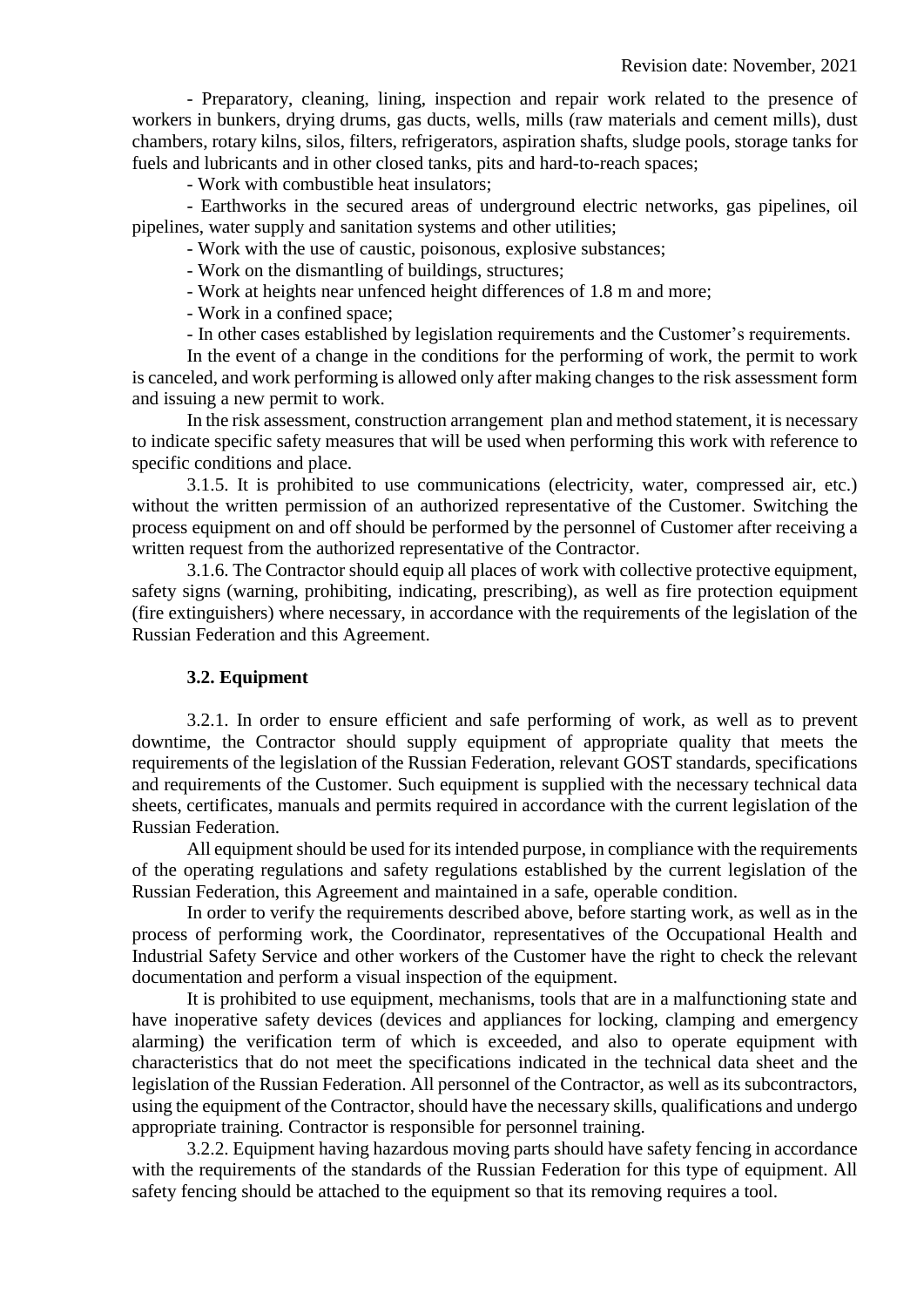3.2.3. If the equipment operated by the Contractor has confined spaces that provide for entering of people, the entry point should be designed in such a way as to ensure safe entry and exit of people, as well as to enable workers to be evacuated from confined spaces in case of emergency situation.

3.2.4 Equipment used (operated) by the Contractor should have information support (plates) that provides the following information: information on ownership by particular organization, identification number, information on passed tests and inspections.

3.3. Preparatory work

The Contractor is obliged to perform preparatory work on the arrangement of the construction site, necessary to ensure the safety of construction, as well as perform work in accordance with SNiP 12-03-2001 and 12-04-2002 "Occupation health in construction".

## **3.4. Work at heights**

3.4.1. When performing work at heights, the Contractor is obliged to comply with the "Regulations of occupational safety when working at heights" approved by Order of the Ministry of Labor and Social Protection of the Russian Federation No. 782н dated November 16, 2020, as well as internal requirements of the Customer "Work at heights" set forth in this Agreement and other regulatory documents.

3.4.2. When performing work at heights with the use of lifts (towers), the Contractor is obliged to follow and comply with the Federal standards and regulations in the field of industrial safety "Regulations of safety for hazardous production facilities that use lifting devices", approved by the Order of Federal Service for Ecological, Technological and Nuclear Supervision (Rostekhnadzor) N 461 dated 26.11.2020, as well as requirements of the Customer "Work at heights" set forth in this Agreement.

3.4.3. In the risk assessment for contract work it is necessary to describe a safety measures for all areas where there is a possibility of falling from a height.

3.4.4. To ensure the safe performance of work at heights, all personnel of the Contractor and the Subcontractors engaged in work at heights should undergo special training arranged by the Customer. The Supervisor or Coordinator of the Customer is responsible for arranging the briefing.

In addition, the Contractor should ensure that the qualifications of the following persons comply with the legislation of the Russian Federation:

- persons performing work at height;

- persons responsible for the installation, dismantling and inspection of scaffolding;

- persons using various types of lifting platforms in work, as well as persons responsible for the good condition and maintenance of equipment for lifting people to heights.

3.4.5. When working at height, it is prohibited to work alone. Workers should know the rules of first aid and be able to provide first aid to the victim in the event of a fall from a height.

3.4.6. Ladders are allowed to use for short-term work subject to special permission of the Customer. The use of customized and wooden stairs is prohibited.

3.4.7. Areas where work is performed at heights should be fenced and marked with warning signs (e.g. "Caution!", "Work at height is performed", "Keep back!") at the lower level where objects may fall.

3.4.8. When performing work at a height of more than 1.8 m on an open or unprotected site or on the edge (for example, of a roof, a bench of a quarry, etc.), including during installation or dismantling of scaffoldings, it is necessary to use safety systems protecting against falling (5-straps belt and safety cable).

It is prohibited to use the safety harness as a falling preventing device.

3.4.9. Before starting any work at height using safety equipment, the Contractor should develop and agree with the Coordinator an evacuation plan in the event of a fall.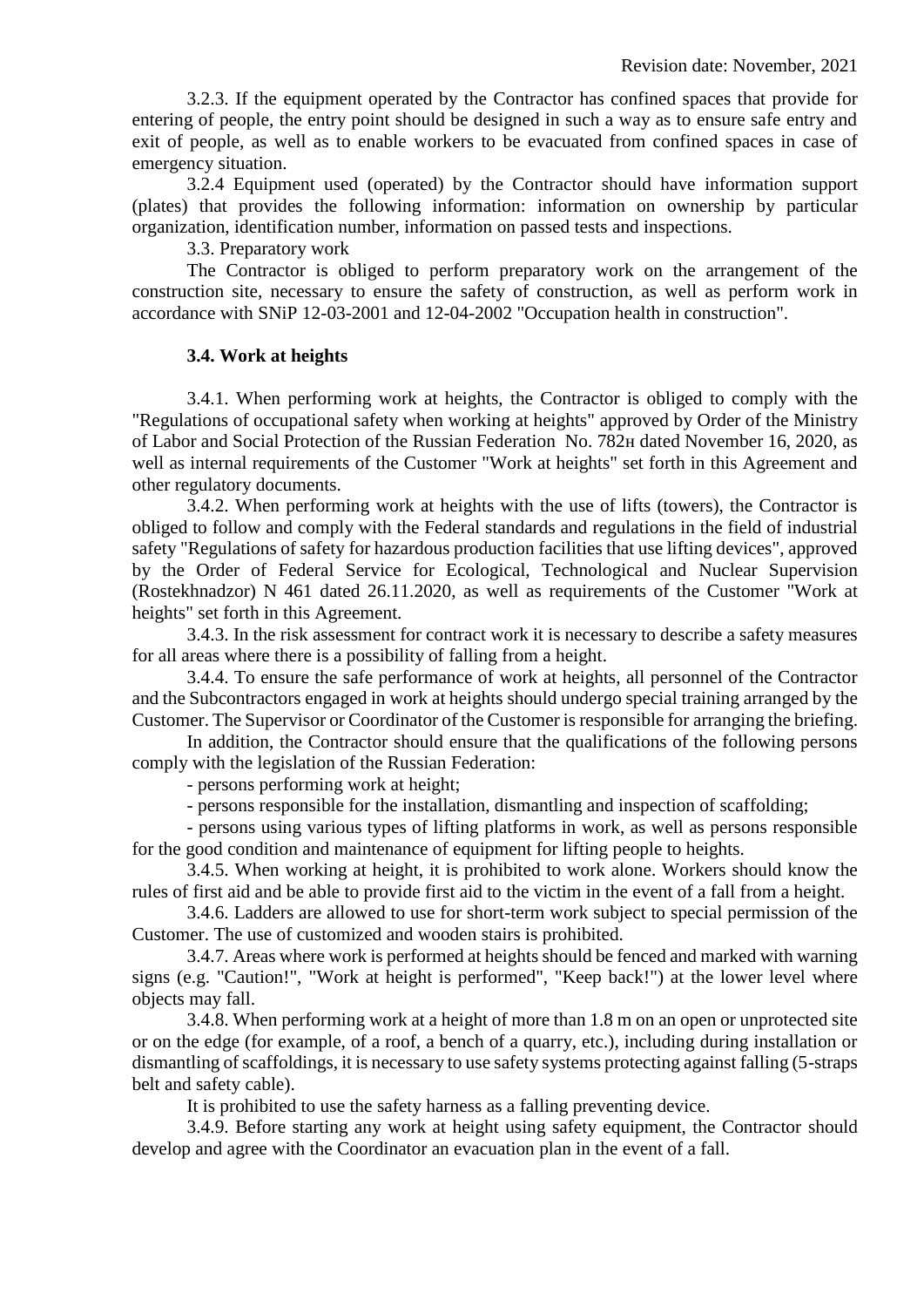3.4.10. All items of equipment for work at heights (fall safety equipment) for further use should pass a suitability test at least 2 times a year. Each item of high-altitude equipment should have an identifier/marking indicating the date of the last inspection.

The Contractor should arrange a scaffold inspection at least once a week, as well as when making any changes to the design and after severe weather conditions (e.g. strong wind, snowfall, heavy rain with gusts of wind). All operated scaffold should have a tag in a visible place indicating the date of the last inspection.

The Coordinator, the representative of the Occupational Health and Industrial Safety Service and other workers of the Customer have the right to prohibit the Contractor from using unverified or unsafe scaffold until the elimination of the revealed violations.

#### **3.5. Shutdown and lock**

3.5.1. Workers of the Contractor and its subcontractor while the performance of work associated with the likelihood of personal injury due to unexpected release of energy or start-up of equipment (heat, electrical, moving equipment) should be guided by the "Regulations of occupational health for the operation of electrical installations" (approved by the Order of the Ministry of Labor and Social Protection of the Russian Federation No. 903н dated December 15, 2020) and comply with the shutdown and lock procedures established in the LafargeHolcim Russia Group.

3.5.2. In case of necessary to apply the shutdown and lock procedure, the Contractor should agree on the shutdown procedure with the Coordinator.

3.5.3. Personnel of Contractor/subcontractor engaged in the abovementioned activities should undergo special training. The briefing is performed by the person to whom these duties are assigned by order of the Customer

3.5.4. Before starting work, each worker of the Contractor/subcontractor should have a personal lock and perform shutdown in accordance with the internal procedures of the Customer.

After receiving the lock, employees of the Contractor or its subcontractor should write on the lock the information about the particular user of the lock, namely:

1) Full name

2) Position

3) Organization

4) Contact phone number

It is not allowed to use the lock without this information.

There is also option of issuing and using a lock with digital engraving (information).

In case the workers of the Contractor lost or damage the personal locks issued by the Customer, the Contractor shall compensate the Customer for the cost of personal locks lost or damaged due to the fault of the Contractor.

3.5.5. The procedure for blocking energy sources involves the installation of personal locks on the shutdown devices by each of the persons engaged in the work. Only the person who installed the lock has the right to remove a personal lock. It is prohibited to give keys from personal locks to other persons.

The Contractor bears full responsibility, including liability for damages, for the consequences of cases when the worker of the Contractor, leaving the territory of the Customer, has not removed its personal lock from the shutdown device.

#### **3.6. Work in confined space**

3.6.1. When performing work in confined space, the Contractor is obliged to perform work in accordance in accordance with the Rules on Labor Protection when working in Confined and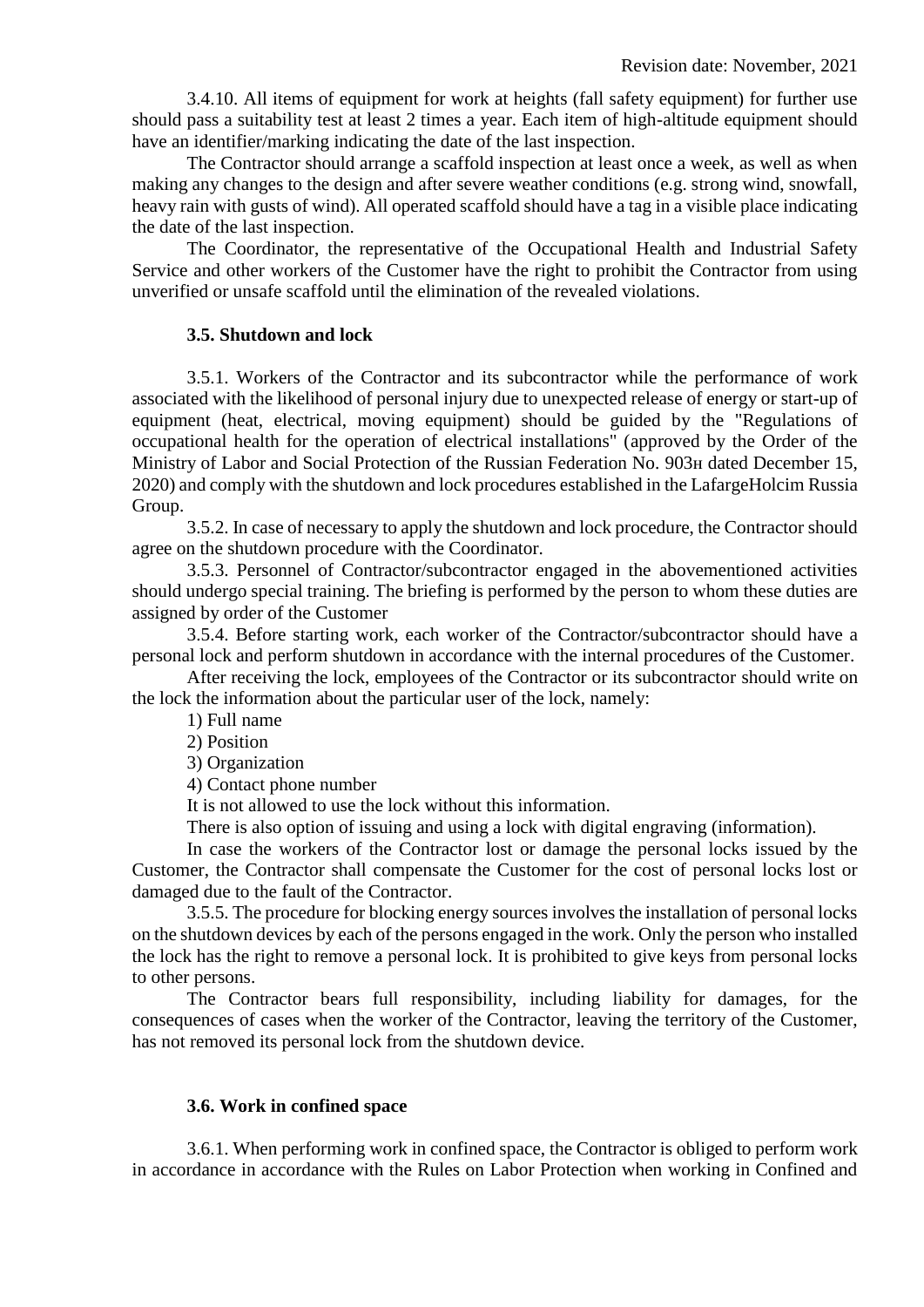enclosed Spaces (approved by Order of the Ministry of Labor and Social Protection of the Russian Federation No. 902н of 12/15/2020, internal regulatory documents of the Customer,

● Risk assessment of the Contractor should include the necessary safety measures for performing work in a confined space by the workers of the Contractor and subcontractors engaged by the Contractor.

● To ensure safe work in a confined space, the Contractor's personnel (permit holders and workers) must be trained in safe methods and techniques for performing work in a confined space. The training is conducted according to the Rules on labor Protection when working in restricted and confined spaces (approved by the Order of the Ministry of Labor and Social Protection of the Russian Federation No. 902н dated 15.12.2020.

3.6.2. Before performing work in a confined space, the Contractor shall develop and agree with the Coordinator an Action Plan in case of an emergency and during rescue operations, evacuation and rescue from restr5icted and confined spaces.

3.6.3. A partially confined space, where during work the concentration of oxygen or harmful substances in the air of the working space can change to dangerous values, should be classified as confined (for example, when performing painting or welding work in a receiving hopper, chutes, gutters, using equipment with an internal combustion engine inside the premises or pits with natural air ventilation)

#### **3.7. Earthworks**

3.7.1. When performing earthworks, the Contractor and Subcontractors involved by the Contractor shall be guided by the requirements of the legislation of the Russian Federation, including the Order of the Ministry of Construction and Housing and Communal Services of the Russian Federation No. 125/пр "On Approval of SP 45.13330.2017 "SNIP 3.02.01-87 Earthworks, Basements and Foundations" dated 27.11. 2017, the Order of the Ministry of Labor of the Russian Federation No. 883н "On approval of the Rules on Labor Protection during Construction, Reconstruction and Repair" dated 11.12.2020, Federal Law of the Russian Federation No. 7-FZ "On Environmental Protection" dated 10.01.2002, as well as the Customer's requirements for earthworks set out in this Agreement and other regulatory documents.

3.7.2. Before starting earthworks performed both mechanically and manually (with the exception of operations related to the daily operational activities of the quarry and bulk materials warehouses) and related to digging the soil to a depth of more than 30 centimeters, the Contractor is required to obtain a written permit for earthworks in services of the Customer.

3.7.3. If it is necessary for personnel to enter pits/trenches more than 1 m deep and more than 0.5 m wide, or when the pit/trench is necessary to obtain access and/or to work on underground utilities, then risks associated with the work and appropriate control measures should be described in detail in the risk assessment form.

3.7.4. At the time of earthworks, the pit should be fenced to prevent possible movement of people and vehicles, and equipped with appropriate warning signs and inscriptions and, if necessary, with signal lighting that operates at night. The fence should be installed no closer than 2 m from the pit, and if there is a rail track, no closer than 2.6 m.

3.7.5. Earthworks on the existing underground utility communications using earth-moving mechanisms are allowed to be performed only subject to a safe distance at which the operating device can approach to the utility communications. Distances are regulated by SNiP and depend on the work conditions, as well as on the type of underground utility communications. In case the distances which are closer than the above, all earthworks should be performed manually with a shovel. At the same time, it is prohibited to use the scrap, pickaxe and similar impact instruments, as well as special mobile-type means of mechanization.

3.7.6. In the area of earthworks during the operation of road-building machines, the simultaneous performing of any other work is prohibited, as well as the presence of workers within the border of the hazardous area of the operating devices of functioning special machinery (not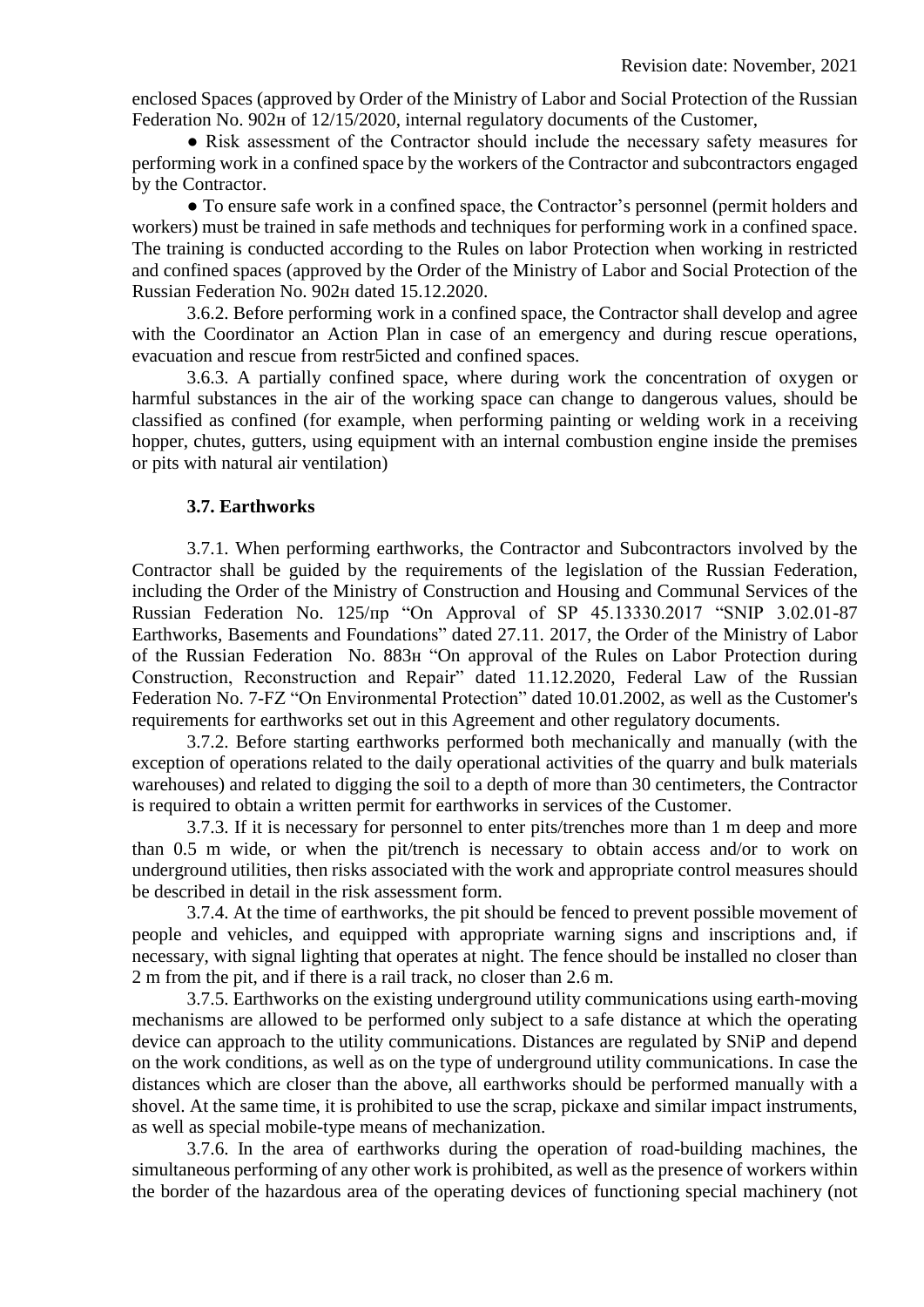less than 5 m). Soil extracted from a ditch or trench, and other materials, as well as a working tool, should be placed at a distance no closer than 2 m from the outer edge of the pit.

3.7.7. Earthworks should be stopped immediately in case of:

- hazard of collapse;

- hazard of deformation of the foundation of nearby structures;

- revealing of utility communications not provided for by the plan;

- detection of the activity of harmful substances inside the pit;

- excavation of an explosive object.

Further resumption of work is possible only after eliminating the hazard and taking additional safety measures.

3.7.8. If it is necessary for personnel to enter pits/trenches before performing work, then the Contractor should develop and coordinate with the Coordinator an Emergency Evacuation Plan and ensure the availability of the necessary evacuation equipment.

3.7.9. A safety inspection of the condition of pits/trenches should be performed at least once a week, as well as in case of revealing signs of a possible collapse, any changes in the structure or after severe weather conditions (heavy rains).

#### **3.8. Hot works**

3.8.1. When performing hot work, the Contractor and the subcontractors engaged by the Contractor should be guided by the requirements of the legislation of the Russian Federation, as well as the requirements of the LafargeHolcim Russia Group regarding hot work set forth in this Agreement and other regulatory documents.

3.8.2. Before starting hot work, the Contractor should take measures to ensure safety during hot work by preparing the risk assessment form for contract work and draw up a permit to work. Period of validity of the permit to perform hot work may not exceed 7 days.

3.8.3. If it is necessary to arrange a stationary welding station on the territory of the Customer, the conditions for the arranging of such a station should be agreed with the Coordinator of the Customer. Subject to the written confirmation by the Coordinator that the stationary welding station of the Contractor comply with the safety requirements adopted by the LafargeHolcim Russia Group, the requirement to draw up a permit to perform hot work at this welding station can be canceled.

3.8.4. When performing hot work, the Contractor should take measures to limit access of people and vehicles to the hazardous area (by installing fencing of hazardous area, warning signs), including lower levels, where there is a possibility of falling of molten metal, scale, etc.

3.8.5. When performing hot work using gas cylinders, the Contractor and the subcontractors engaged by the Contractor during performing work should be guided by Order of the Rostekhnadzor No. 536 "On the approval of Federal Rules and Regulations in Industrial Safety" dated 15.012.2020, by Order of the Ministry of Labor of the Russian Federation No. 884н "On approval of the Rules on Labor Protection when Performing Electric Welding and Gas Welding Works" dated 11.12.2020, as well as Customer requirements.

3.8.6. Storage conditions for gas cylinders should meet the following requirements:

- empty and intact cylinders should be stored separately and separated by a rigid structure or wall;

- all cylinders should be stored in an upright position, be fixed or tied by a chain;

- cylinders with flammable gases should be stored at a distance of at least 7 meters from cylinders with compressed non-combustible gas. With regard to substances for which the legislation of the Russian Federation establishes more stringent requirements, the minimum distance should be increased.

3.8.7. Cylinders with oxygen and acetylene should meet the following requirements: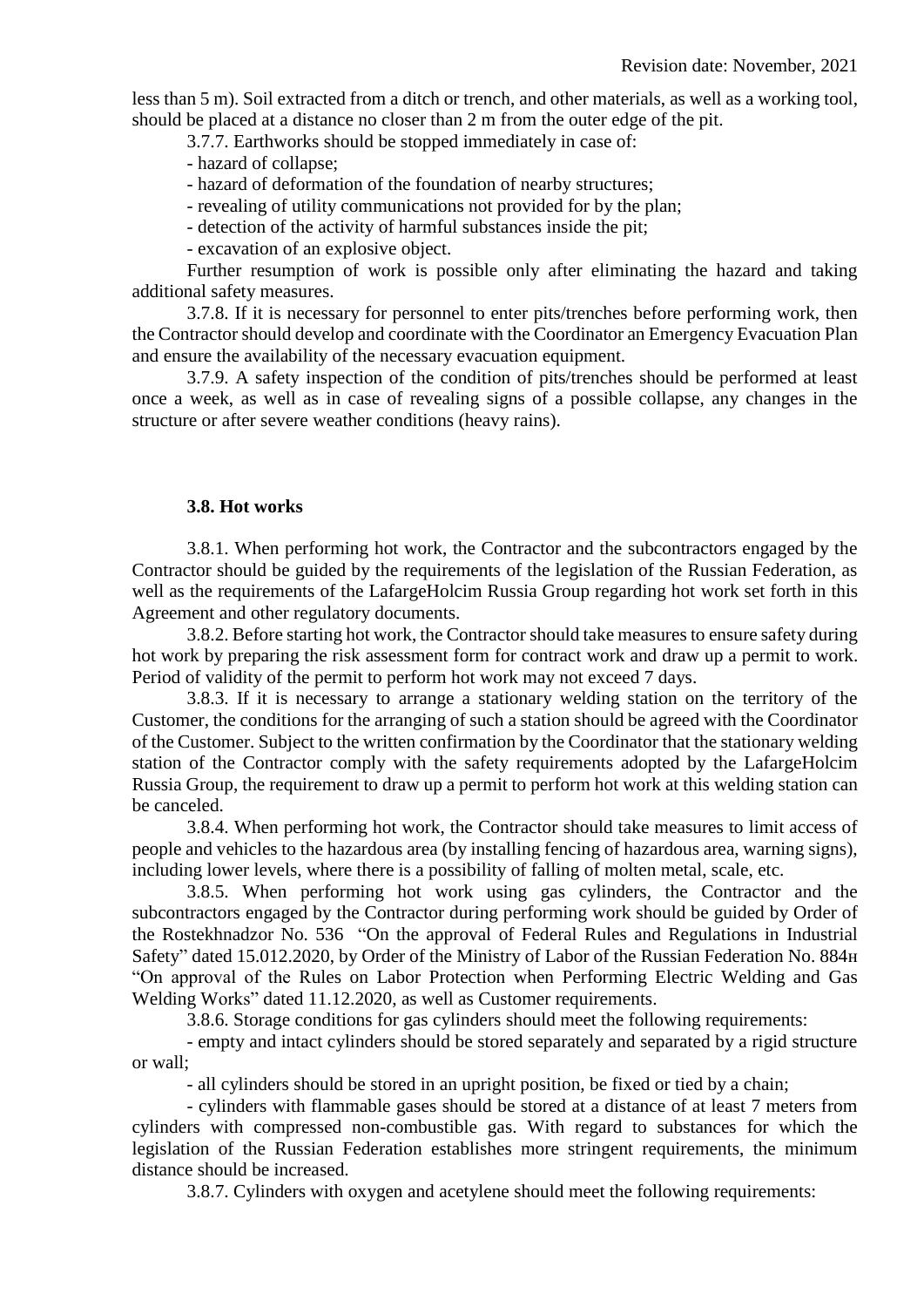- a flame-retardant valve (flashback arrestor) is installed in front of the cutter, and a backfire valve in front of the cylinder;

- each cylinder should be equipped with a manometer, and manometers should be in operable condition;

- all hoses should be in operable condition (no cuts, no signs of damage, cracks) and securely attached to fittings or connection points. It is prohibited use wire to attach hoses;

- acetylene cylinders should be transported and stored vertically;

- gas cylinders should be attached to permanent or temporary structures in an upright position.

3.8.8. For hot work areas, the Contractor shall assign a person responsible for fire safety. This employee should:

- undergo training/briefing on its duties;

- have the means to send an alarm in the event of an emergency, and also remain in the work area for at least 30 minutes after completion of work.

3.8.9. Welding equipment, gas hoses and fittings shall be checked at least as often as specified in the manufacturer's instructions. The results of the inspections shall be documented.

## **3.9. Work on lifting and moving cargoes, moving people using specialized lifting mechanisms.**

3.9.1. When performing lifting work, the Contractor and the subcontractors engaged by the Contractor should be guided by the Federal standards and regulations in the field of industrial safety "Regulations of safety for hazardous production facilities that use lifting devices", approved by the Order of the Rostekhnadzor No. 461 dated 26.11.2020, as well as the requirements of the LafargeHolcim Russia Group for lifting operations set forth in this Agreement and other regulatory documents.

3.9.2. When performing work related to the movement of people (cargoes) by means of lifts (towers), the Contractor and the subcontractors engaged by the Contractor should be guided by the Federal standards and regulations in the field of industrial safety "Regulations of safety for hazardous production facilities that use lifting devices", approved by the Order of the Rostekhnadzor No. 461 dated 26.11.2020.

3.9.3. When performing lifting work, the Contractor and the subcontractors engaged by the Contractor should take into account that lifting and moving people using boom-type cranes is strictly prohibited.

3.9.4. Increased attention in the risk assessment of contract work should be given to safety measures in the following cases:

- when people should work with the cargo during its movement (to control the movement of cargo in confined areas);

- when performing non-standard tasks or performing work for the first time;

- in case of paired lifting of cargo (using two or more cranes);

- in the presence of hazardous environmental factors (power lines, physical obstacles, unstable soil, etc.);

- in cases when people need to perform work within the area of a possible drop of suspended cargo (not under cargo; people are not allowed to work under the cargo);

- when moving people (cargoes) using lifts (towers).

3.9.5. Cranes in operation (subject to registration with Rostekhnadzor bodies in accordance with the requirements of the Federal standards and regulations in the field of industrial safety "Regulations of safety for hazardous production facilities that use lifting devices", approved by the Order of the Rostekhnadzor No. 461 dated 26.11.2013) should be equipped with plates with the indication of registration number, certified load capacity and the date of the next partial and full technical examination.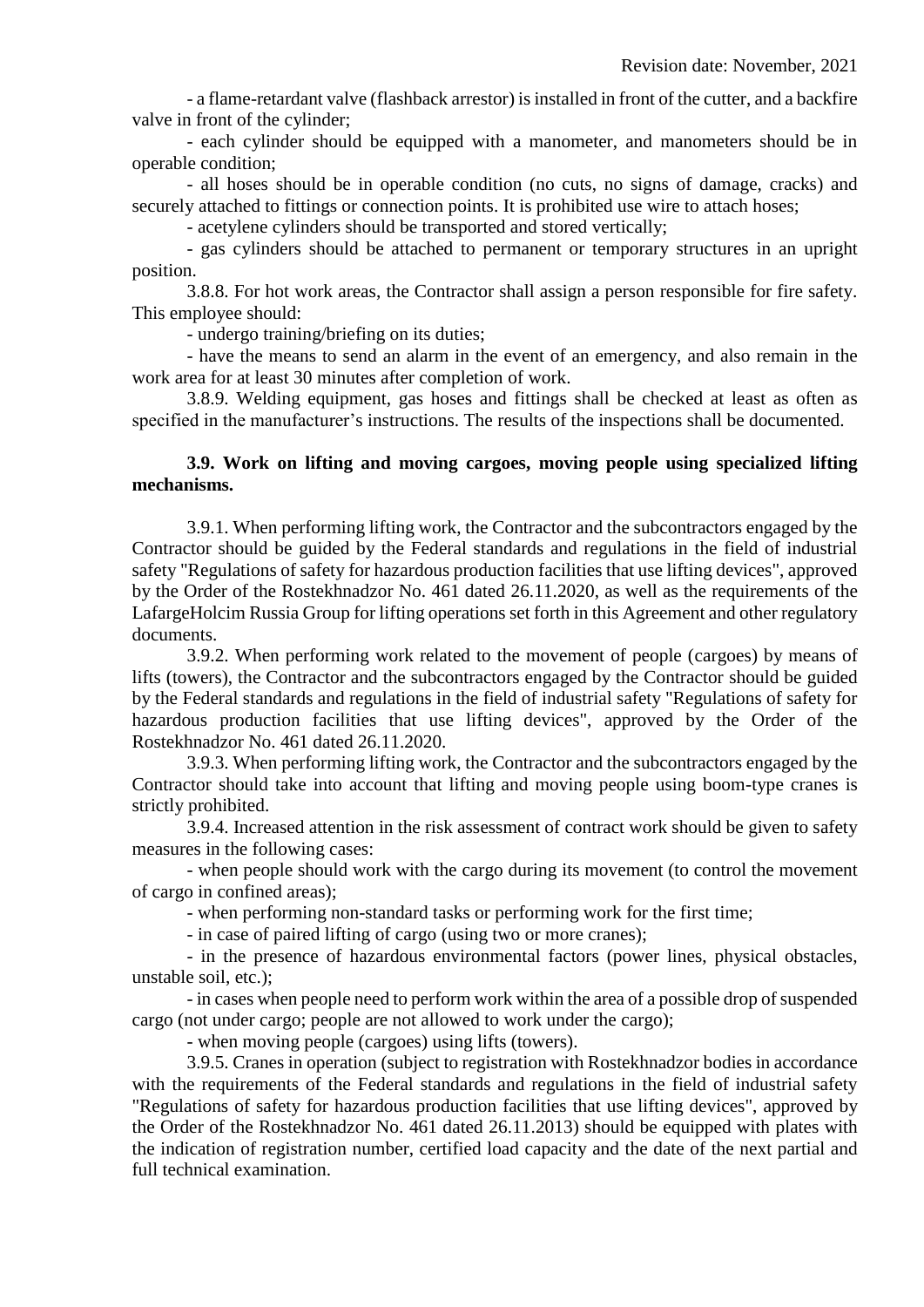3.9.6. Lifts in operation (subject to registration with Rostekhnadzor bodies in accordance with the requirements of the Federal standards and regulations in the field of industrial safety "Regulations of safety for hazardous production facilities that use lifting devices", approved by the Order of the Rostekhnadzor No. 461 dated 26.11.2020) should be equipped with plates with the clear indication of the registration number, load capacity and date of the next partial or full technical examination.

3.9.7. Locations for the storage of lifting mechanisms and equipment should be equipped with signs contain information about slings, load capacity and the recommended scheme for using slings when lifting.

3.9.8. Defective load-handling devices, as well as devices that do not have tags (stamps), should not be present in the places of work. It is prohibited to locate unmarked and damaged containers at the places of work.

3.9.9. All lifting mechanisms and equipment, as well as supporting stands should be equipped with plates with information about the maximum work load.

3.9.10. Lifting equipment should be stored:

- On racks, shelves or be suspended; it should not be on the ground;

- Sorted by type and load capacity for quick selection;

- Artificial fiber slings should be stored in a place that prevents effect of direct sunlight to prevent damage from ultraviolet rays.

3.9.11. Work areas involving the lifting and moving of cargoes should be protected with a barricade tape or other methods to prevent access of unauthorized persons to the hazardous area and unauthorized passage of equipment.

## **3.10. Electrical safety**

3.10.1. Electrical panels and boxes, electrical cells and substations and any electrical equipment should have:

- design conforming to the operating conditions that ensures protection against external environmental influences; if necessary, an explosion-proof design;

- necessary marking and warning signs ("Voltage", "Electrical shock hazard", marking of emergency shutdown systems);

- reliable protection from unauthorized access.

3.10.2. Each electrical installation used should have an emergency shutdown device, and also have the possibility to lock the power circuit in the "off" state using a lock.

3.10.3. All extension cables used outdoors should be designed to meet their operating conditions.

3.10.4. All portable power tools should be inspected on a regular basis. Cables and connecting devices should not be damaged and have signs of melting or burning. All portable electrical devices in use should have a tag indicating that inspection was timely performed and that the device is suitable for use. The tag should show information about the date of the next test and inventory number. Verification period is one time per 3 months.

3.10.5. The entire public electrical network (sockets) should be protected with a protection tripping device configured to operate at a residual current of 30 mA. If there is no protection tripping device in the circuit, then portable protection tripping devices should be used.

3.10.6. All portable electrical equipment should have valid identification labels or tags indicating that the equipment is suitable for use.

3.10.7. Devices that protect the electrical equipment (fuses, overload differential protection systems) should be installed in each electrical circuit. Only electrical personnel should have access to such devices.

3.10.8. Wiring diagrams should be available for each item of electrical equipment.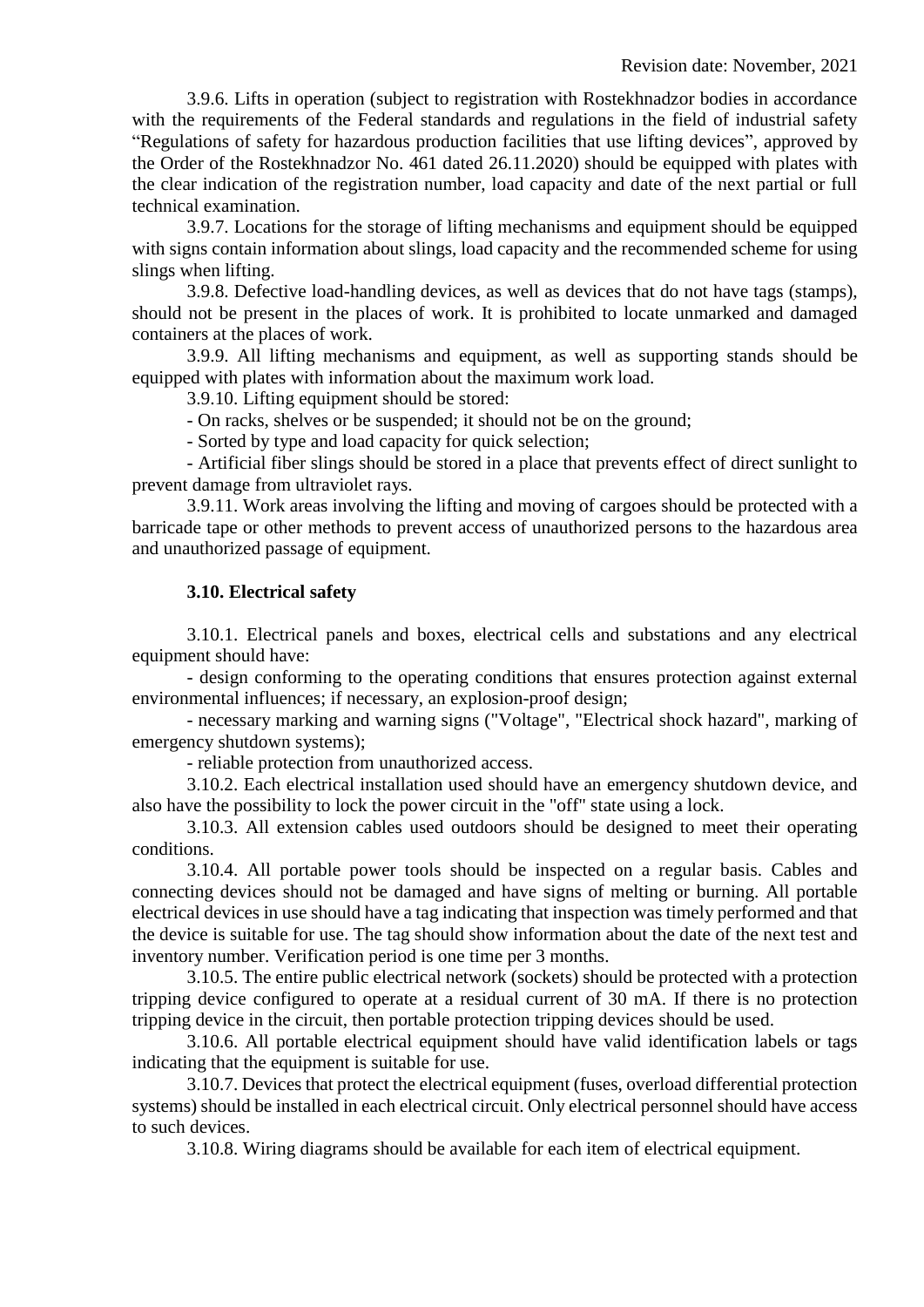## **3.11. Work in the area of emissions of hot gases, near materials and surfaces with high temperature**

3.11.1. Before starting work in the hot gases emission area, near materials and surfaces with elevated temperatures, the Contractor, together with the representatives of the Customer, should perform a risk assessment. The work can be performed after Contractor issues the permit to work.

3.11.2. Before performing work in the hot gases emission area, near materials and surfaces with elevated temperatures, the Contractor should develop and agree with the Coordinator an Emergency Evacuation Plan.

3.11.3. Work in the hot gases emission area, near materials and surfaces with elevated temperature, should be performed at an air temperature of no higher than  $40^{\circ}$ C, while the worker should not present in the work area for more than 15 minutes, followed by a 10-minute break to rest at normal temperatures.

3.11.4. Each worker performing work in the hot gases emission area, near materials and surfaces with elevated temperatures, should be provided with personal protective equipment in accordance with the identified hazards (protective clothing, safety shoes, gloves or mittens, protective helmet, safety glasses, respirators, gas masks, safety belts with safety ropes attached to them, other special safety devices), and is obliged to use them in accordance with the identified hazards and risks in the workplaces.

3.11.5. If it is necessary to perform tasks difficult in management (joint or combined) in the hot gases emission area, near materials and surfaces with elevated temperature, the Contractor should appoint a Supervisor from among the most qualified work performers (usually, the foreman).

Supervisor:

- receives ad hoc briefing from the work authorizer or the work superintendent (against signed acknowledgment in the permit to work);

- personally exercises control over the performing of work during the work shift and compliance with measures aimed to ensure safe working conditions, which are determined by the permit to work and included in the duties of the work performers;

- independently or at the request of the work manager or the work authorizer, suspend the performing of work (and notify the work superintendent about this) in cases of a threat to the life and health of the work performers;

- resumes the performing of work at the direction of the work authorizer or the work superintendent;

- is responsible for compliance with measures to ensure safe working conditions during the performance of work that are part of the duties of the performers and persons determined by the permits to work.

#### **3.12. Work near the water**

All workers performing work near the water should comply with the following rules:

- use life-saving equipment when working near water that can keep their weight afloat;

- inspect life-saving equipment before use;

- inspect all ladders, bridges, platforms, work structures and stairs before use;

- use the necessary personal protective equipment in accordance with Section 4 of this Agreement;

- take precautions regarding working conditions near water:

- consider temperature;
- consider passage along the embankment (slip, fall);
- consider biological risks;

- consider flow, exposure to water;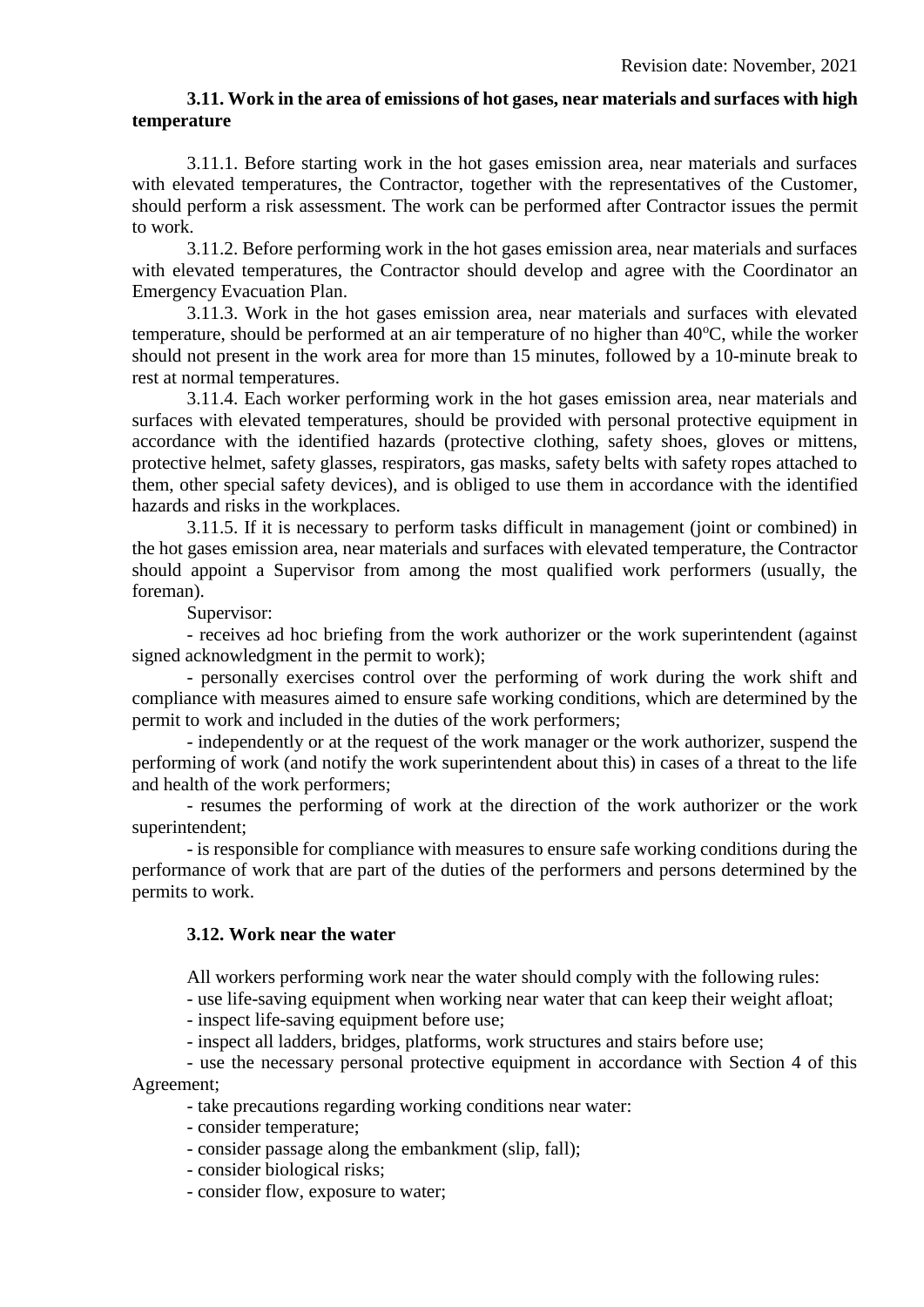- agree on methods of maintaining communication with the controller or watchman.

#### **3.13. Completion of work**

After completion of work, the Contractor should immediately remove from the territory of the Customer all unused materials and waste, if they are not the property of the Customer, as well as equipment, and leave the work area in clean condition in accordance with the requirements of the Customer.

## **4. PERSONAL PROTECTIVE EQUIPMENT**

4.1. All personnel should be provided with the following personal protective equipment, which should be used correctly and permanently while in the factory:

- special shoes with shockproof toe-puff;

- safety glasses with shockproof lenses and side protection;

- protective helmet with a chin strap;

- signal vest or signal clothing with reflective and contrasting inserts, which will remain visible in various conditions of the production environment.

4.2. Personnel engaged in the performance of work should additionally use appropriate personal protective equipment providing protection against risks associated with the performing of this work:

- respirator;

- ear protectors or ear plugs;

- mask-type goggles;

- protective gloves;

- protective face shield with a helmet mount. Use of head-mounted guards is not allowed.

For welding work:

- protective masks/shields with helmet mount. Use of head-mounted masks/shields is not allowed;

- heat-resistant workwear and gloves;

- special shoes for welding;

- special gloves and aprons for operations related to mixing chemicals.

4.3. All of the above personal protective equipment should be certified for these types of work and use on the territory of the Russian Federation.

4.4. Providing the personnel with personal protective equipment and ensuring that personnel of the Contractor comply with the requirements for use of personal protective equipment is the sole responsibility of the Contractor.

## **5. TRANSPORT OF THE CONTRACTOR**

5.1. All vehicles of the Contractor used in the performance of the work should be equipped with:

- integrated seat belts for the driver seat and each passenger seat.

- first-aid kit, fire extinguisher, rear-view mirrors, sound signal, emergency stop signs, stops (wedges) for putting under the wheels (if necessary, for example, when working in a quarry or parking on a road surface with a slope of more than 7 degrees);

- tires suitable for the season and corresponding to the requirements of the traffic rules regarding tread wear;

- operable light alarm when performing reversing run; technological and freight vehicles with a load capacity of more than 10 tons, should be also equipped with an automatic sound signal when performing reversing run.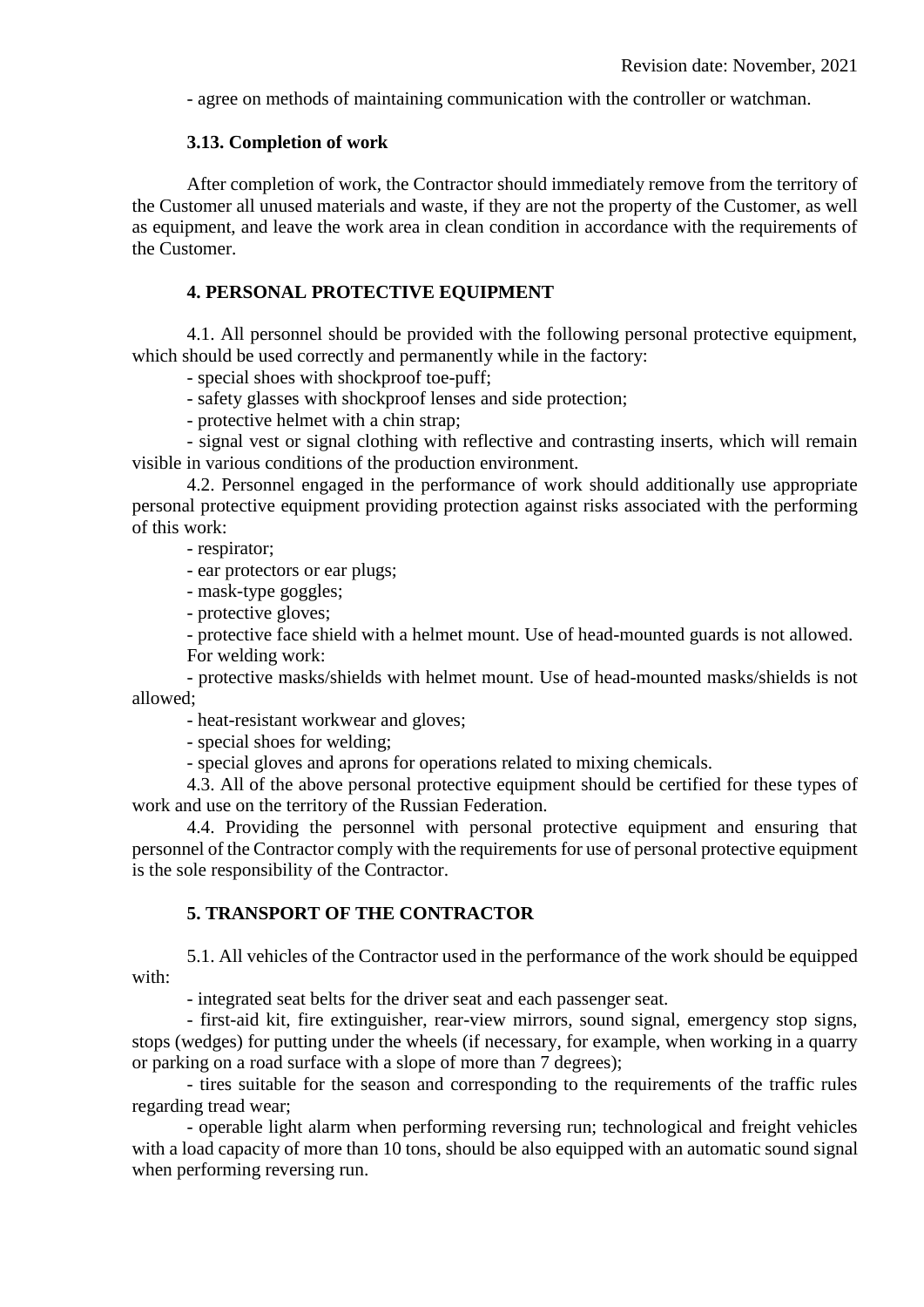5.2. For access to the quarry, all passenger cars and technological vehicles of the Contractor should be equipped with four-way flashing beacons.

5.3. The Contractor is obliged to:

5.3.1. organize the passage of primary and periodic medical examinations for personnel allowed to drive a vehicle in accordance with the Order of the Ministry of Health of the Russian Federation N 29н dated 28.01.2021 according to para. 18.1 (Categories A, B, BE, tractors and other self-propelled machines, mini tractors, tillers, forklifts, electric cars, regulators, etc.) and para. 18.2 (Categories C, C1, CE, D1, D1E etc.). These conclusions are provided to the Customer's representative before receiving a pass to the facility for all personnel allowed to drive a vehicle in a contracting organization.

5.3.2. organize a psychiatric examination of personnel admitted to driving a vehicle in accordance with the Decree of the Government of the Russian Federation dated 23.09.2002 N 695 "On the passage of mandatory psychiatric examination by employees engaged in certain types of activities, including activities related to sources of increased danger (with the influence of harmful substances and adverse production factors), as well as working in high-risk conditions" and the Resolution of the Council of Ministers – Government of the Russian Federation N 377 dated 28.04.1993 "On the implementation of the Law of the Russian Federation "On psychiatric care and guarantees of citizens' rights in its provision" (as amended on September 23, 2002)". These conclusions are submitted to the Customer's representative before receiving a pass to the facility for all personnel allowed to drive a vehicle in a contracting organization.

5.3.3. Arrange work on road safety in accordance with the requirements of the Federal Law No. 196-FZ "On road safety" dated 10.12.1995, including but not limited to as follows:

 Issue an order "On the appointment of responsible employee/employees for ensuring road safety". The appointed employee shall be certified by the Department of State Road Supervision.

 Issue an order "On the appointment of employee/employees for the serviceable technical condition of vehicles".

 Issue an order "On the appointment of a controller for the release of vehicles on the route".

These orders are submitted to the Customer's representative before receiving a pass to the facility by those contractors who operate vehicles on the Customer's territory. The above requirements do not apply to the following types of work or services: delivery of goods to the facility (one-time), delivery of employees to the facility (one-time), in other words, what is not included in the routine production activities of the contractor at the facility. If the Contractor engages a Subcontractor in such work, then the above documents must be provided on behalf of the Subcontractor.

5.3.4. During work, provide the Customer or use operable vehicles, perform timely technical inspection of vehicles in accordance with the legislation of the Russian Federation;

5.3.5. Arrange control inspections of vehicles before moving to the highway (route) / before starting work;

5.3.6. Ensure the movement and parking of vehicles according to the markup (schemes) at the facility of the Customer (if any);

5.3.7. Provide the Customer load-lifting equipment and aerial platforms for inspection before equipment enters the territory, with the provision of the necessary documents permitting its operation;

5.3.8. When the transport entering the territory of the Customer, show to security guards a waybills of the established form with a mark about passing a pre-trip medical examination and a note from the mechanic about the proper condition of the vehicle, a driver's license for the right to drive a vehicle with the necessary category of admission (the driver's license must comply with the requirements of the Russian Federation;

5.3.9. Comply with the traffic rules and established restrictions when moving vehicles at the territory of the Customer.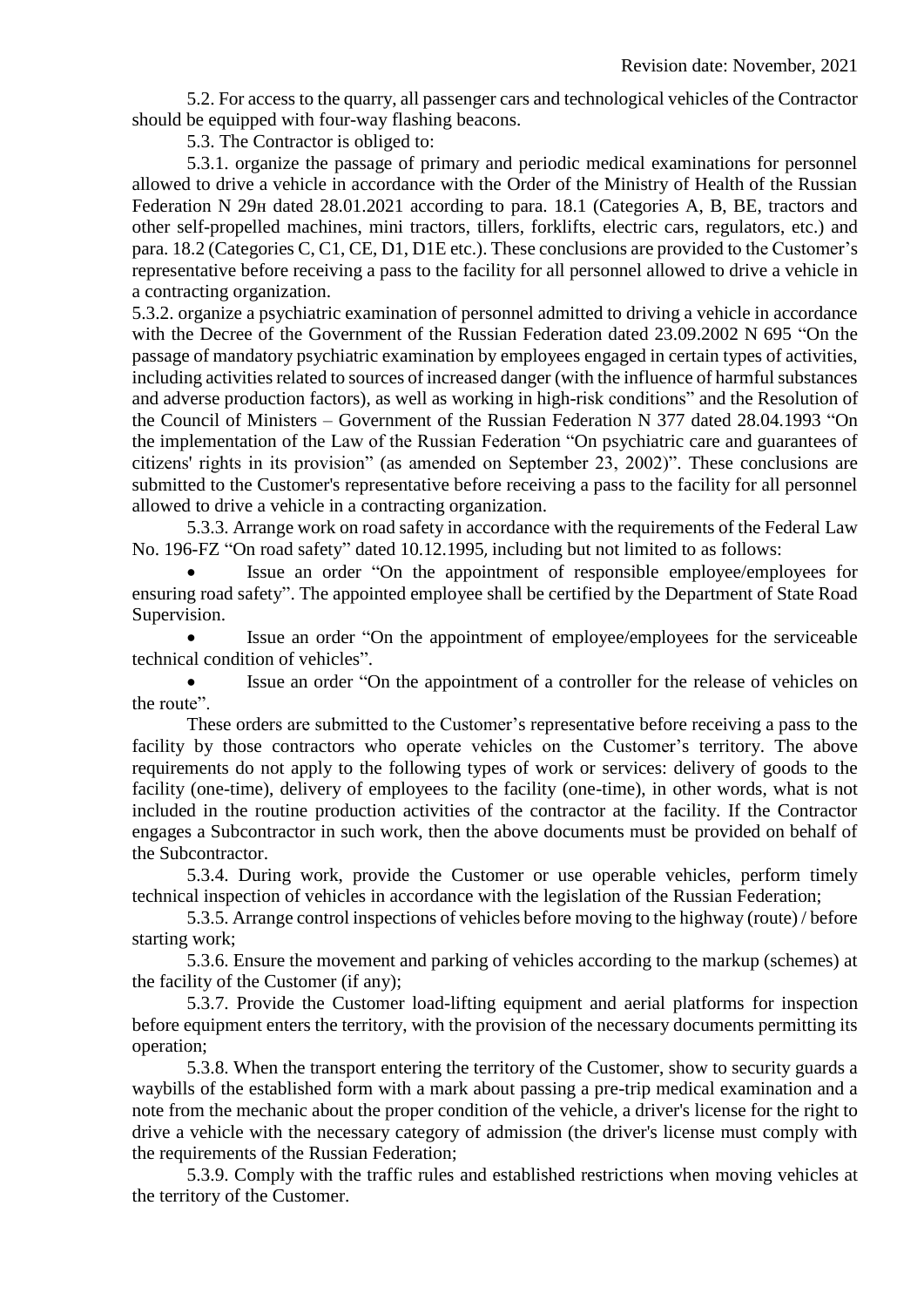5.3.10. To ensure the availability of a DVR with two-way video recording in each vehicle operating permanently on the territory of the production site or quarry, and at the request of the Customer to provide the recording made by this device to the Customer's representative.

#### **6. ALCOHOL AND PSYCHOACTIVE SUBSTANCES ABUSE POLICY**

6.1. The Contractor is obliged to:

- daily, before the start of the work shift and performing work, arrange a testing of its workers, including workers of the Subcontractors to determine whether they are under influence of alcohol or psychoactive substances (collectively referred to as "workers under influence of alcohol or psychoactive substances");

- immediately dismiss from work and remove from the territory of the LafargeHolcim Russia Group its workers under influence of alcohol or psychoactive substances;

- not impede and assist the Customer in performing regular and random tests of its workers and workers of the subcontractor to determine whether they are under influence of alcohol or psychoactive substances using quick tests and a verified breathalyzer;

- not impede and assist the Customer in the inspection of the cargo carried or transported by their workers, including workers of the subcontractors, to the territory of the LafargeHolcim Russia Group, for the presence of alcohol or psychoactive substances;

- prevent the carry or transport and storage of alcohol or psychoactive substances by its workers, including workers of the subcontractor on the territory of the LafargeHolcim Russia Group, with the exception of Allowed Substances.

6.2. Procedure for registering any violations of the requirements for alcohol or psychoactive substances:

- In case of revealing the signs of alcoholic, drug or other intoxication of the worker of the Contractor, this worker is sent to the medical center of the Customer for a medical examination. Based on the results of a medical examination, a Sobriety Control Protocol is drawn up. When establishing the state of alcoholic, drug or other intoxication, simultaneously with the Protocol it is necessary to drawn up a Certificate indicated in Clause 12.3 of the Agreement and the worker of the Contractor is immediately removed from the territory of the Customer. In case the worker of the Contractor refuses to undergo a medical examination, it is necessary, in the presence of two witnesses, to drawn up a Certificate indicated in Clause 12.3 of the Agreement with a corresponding mark on refusal to undergo a medical examination and the worker of the Contractor is immediately removed from the territory of the Customer. In this case, the testimonies, memos, internal reports or other documents of witnesses will serve as the evidences of alcoholic or other intoxication.

- Revealing of worker in a state of alcoholic, drug or other intoxication, as well as the Sobriety Control Protocol and/or the Certificate indicated in Clause 12.3 are an unconditional basis for imposing a fine on the Contractor in accordance with Clause 12.4 of the Agreement

- Refusal of the worker of the Contractor to undergo a medical examination to establish the fact of being under a state of alcoholic, drug or other intoxication does not exempt the Contractor from paying the fine provided for by Clause 12.4 of the Agreement.

6.3. The Customer has the right to:

• perform regular, irregular and spot tests, as well as daily tests using the quick test and a verified breathalyzer before allowing the workers of the Contractor to enter the territory of the LafargeHolcim Russia Group;

• immediately remove the worker of the Contractor from the territory of the LafargeHolcim Russia Group, upon confirmation that the worker is under the influence of alcohol or psychoactive substances;

• refuse entering the worker of the Contractor to the territory of the LafargeHolcim Russia Group upon confirmation that the worker is under the influence of alcohol or psychoactive substances on the basis of the data of the quick test and the verified breathalyzer;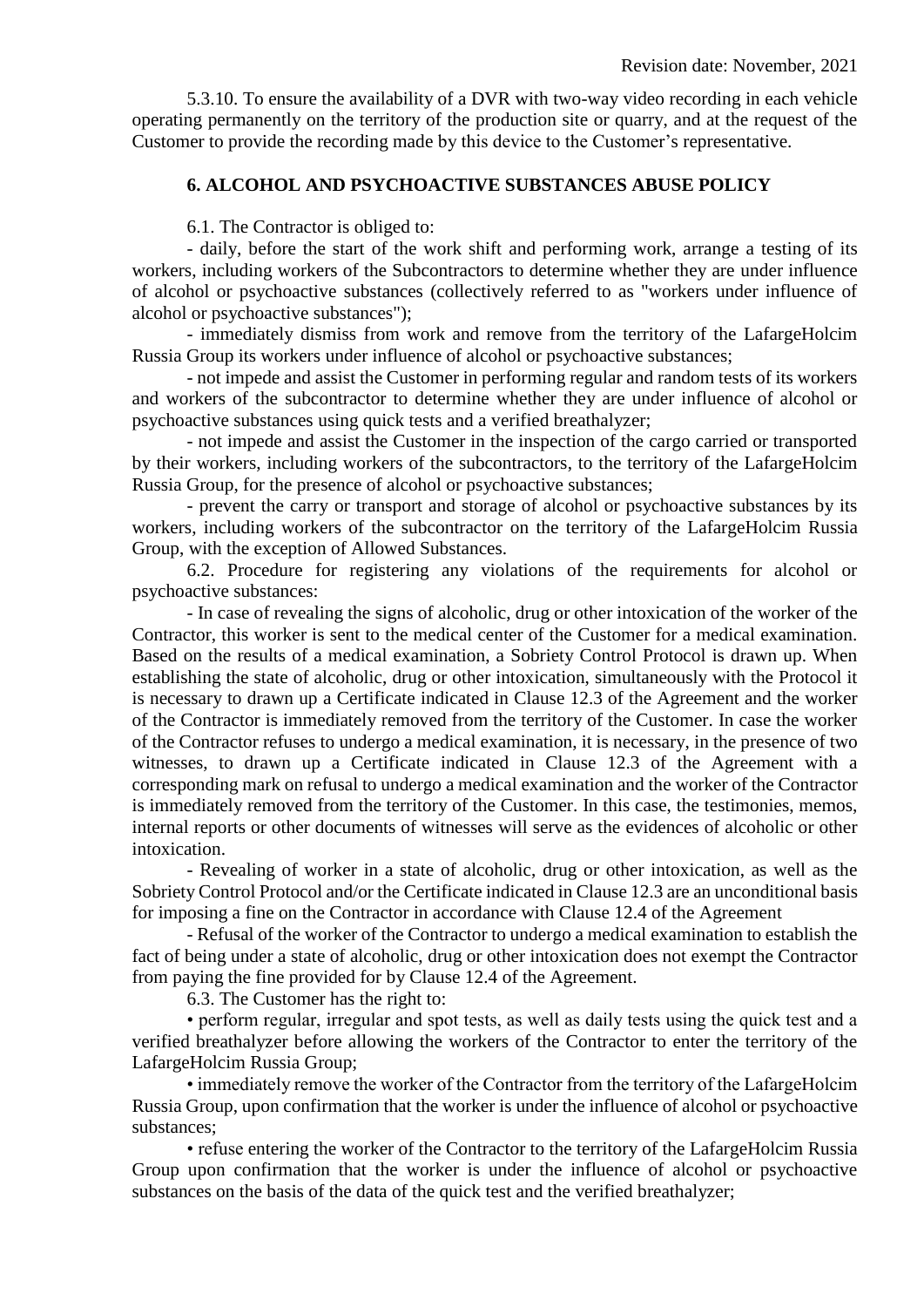• perform inspections of the cargo carried or transported by the worker of the Contractor into the territory of the LafargeHolcim Russia Group for the presence of alcohol or psychoactive substances;

• refuse to the worker of the Contractor to carry or transport into the territory of the LafargeHolcim Russia Group a cargo containing alcohol or psychoactive substances, with the exception of Allowed Substances;

• if necessary, at any time inspect the temporary warehouses of the Contractor for the storage of alcohol or psychoactive substances.

#### **7. ENVIRONMENTAL PROTECTION**

7.1. The Customer undertakes to familiarize the Contractor with the environmental requirements established at the enterprise through environmental briefing by the specialists of the Environmental Service.

7.2. The Contractor is obliged to comply with the requirements of the current environmental protection legislation of the Russian Federation and the environmental requirements established by the internal procedures of the Customer.

7.3. The Customer has the right to perform monitoring (internal audit) over the implementation of environmental requirements and request any information regarding environmental protection activity of the Contractor, including documentation confirming the final transfer of I-IV Danger Class waste to organizations licensed for waste management (agreements, acts, waste collection schedule).

7.4. The Contractor shall, within the time period agreed upon with the Customer, to comply with remarks revealed as a result of inspection aimed at establishing that the Contractor has complied with environmental protection requirements.

7.5. The Contractor is obliged to immediately inform the authorized representative of the Customer about emergency situations related to environmental pollution.

7.6. In the event of an emergency situation at the place of work, the Contractor shall, together with the Customer, participate in the liquidation of consequences of the emergency situation, in accordance with the existing Emergency Consequences Liquidation Plan.

7.7. After liquidation of consequences of emergency situations associated with environmental pollution, the Contractor is obliged at the request of the Customer to ensure the appearance of all workers, including subcontractors for undergoing of unscheduled environmental briefing at the enterprise of the Customer.

7.8. In case of environmental pollution due to the fault of the Contractor, the Contractor is obliged to compensate the Customer for all costs that Customer incurred to eliminate this pollution and/or to compensate for all costs for the environmental damage, paid according to the relevant lawsuits, orders, resolutions of state authorities, local authorities, their official persons, prosecutors, courts, other eligible persons, filed (awarded) as part of environmental activities, including compensation of fines.

7.9. Waste produced from the performance of work by the Contractor, including from materials and goods of the Customer, is the property of the Contractor. Ownership right to scrap non-ferrous and ferrous metals produced from materials and goods of the Customer belongs to the Customer. Termination of liability of the Contractor when performing work on the territory of the Customer, accompanied by the generation of production and consumption waste, occurs upon transfer of ownership to another legal entity that has the appropriate legal grounds for managing this waste.

7.10. Responsibility for waste management (separate temporary accumulation in the territory of the Customer in the containers of the Contractor, conclusion of relevant agreements for the final disposal of waste, transfer of waste for disposal, placement and detoxication) rests with the Contractor.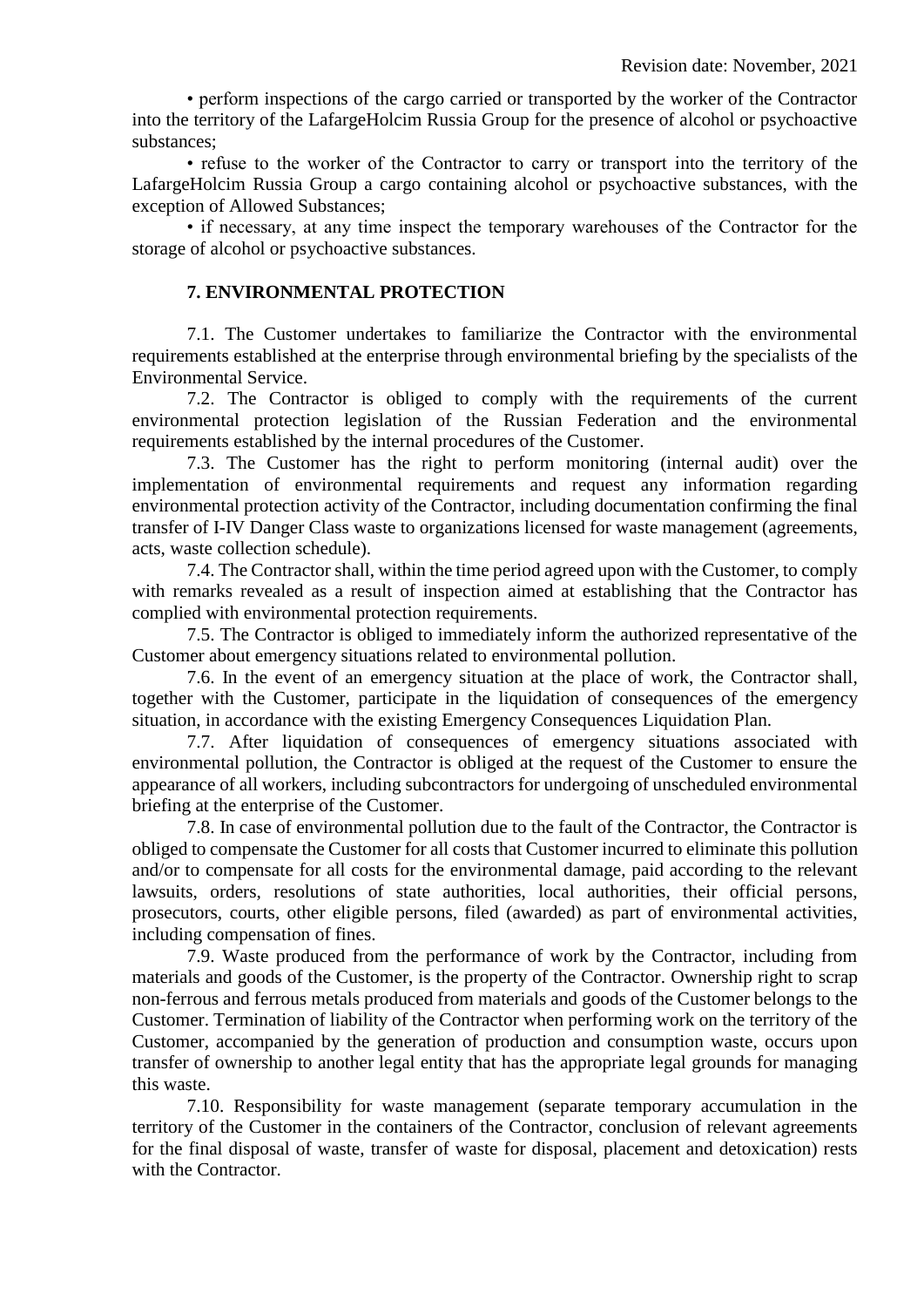The Contractor is obliged to perform daily cleaning at the places of work or places of providing of services and at the site of location of the trailers in the territory of the Customer, and on the daily basis remove waste from the places of their production to its own places intended for temporary accumulation of waste.

7.11. Temporary accumulation (of transport batches) of all types of waste produced as a result of the activity of the Contractor is permitted within the work territory, on sites specially equipped for this purpose and in storage containers, in accordance with environmental, sanitary standards and fire safety rules. In other cases, the places of temporary accumulation of waste at the industrial site of the enterprise are agreed with the Customer. Contractor independently arranges temporary storage places for its waste.

7.12. Any incineration of materials on the territory of the Customer is prohibited.

7.13. Contractor is obliged to prevent spills, leaks and seeps of fuels and lubricants, paints and other harmful chemical substances. In the event of a spill of the listed substances, liquids should be collected using sorbent materials (sand, rags, etc.). Wastes from contaminated sorbent materials are collected at sites specially equipped for these purposes and in accumulation containers owning by the Contractor, in accordance with environmental and sanitary standards and fire safety rules.

7.14. The Contractor is obliged to prevent the discharge of oil products, suspended particles, toxic liquid waste and other harmful chemical substances into the open drainage system and domestic sewer of the Customer.

7.15. The Contractor is obliged to prevent the entering of waste into the soil, into storm drains, on sidewalks and roads.

7.16. Transfer of production waste and consumption waste of 1-4 hazard classes generated during the performance of work is performed by the Contractor to the enterprises that have the appropriate licenses for waste management. Transfer of waste of 5 hazard class to other organizations for filling roads, quarries and other facilities of the Customer is allowed in agreement with the Customer.

7.17. The Contractor undertakes to make payments to the state budget of the appropriate level, provided for by the current legislation of the Russian Federation, for various types of negative environmental impacts that arise as a result of its production activities related to the fulfillment of obligations stipulated by this Agreement. The procedure for calculating and collecting payments for negative environmental impacts is established by the legislation of the Russian Federation.

7.18. The conditions of Section 7 of this Agreement apply in full scope, in the absence of other requirements stipulated in the Agreement concluded by the parties, or in part that does not contradict the conditions of the Agreement.

#### **8. FIRE SAFETY**

8.1. In matters of ensuring fire safety, the Parties should be guided by the requirements of the Federal Law of No. 69-FZ "On fire safety" dated 21.12.1995, the Federal Law No. 123-FZ "Technical regulation on the requirements of fire safety" dated 22.07.2008, and "Rules of fireprevention regime in the Russian Federation", approved by Decree of the Government of the Russian Federation No. 1479 dated 16.09.2020 and other regulatory documents containing fire safety requirements.

8.2. The Contractor is obliged to maintain the proper fire safety regime at the work places and occupied premises, and to comply with the established fire safety requirements. Also, in order to prevent fires, the Contractor is obliged to control the work places, inspect the premises before closing after the end of the working day.

8.3. The Contractor is obliged by its own efforts and costs to equip the work places and occupied premises with primary fire extinguishing means and fire safety signs in accordance with the equipping standards.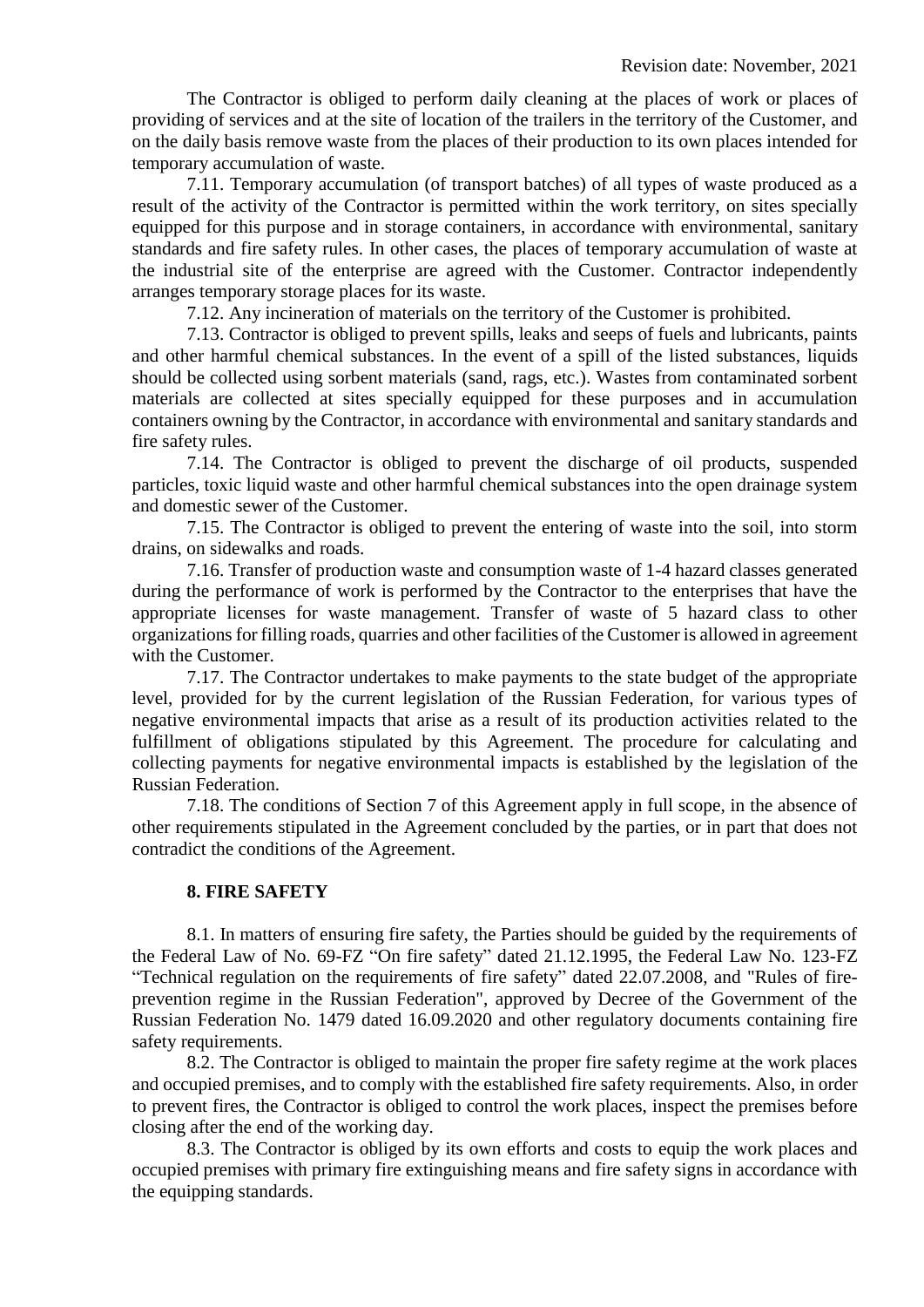8.4. The Contractor ensures the keeping of primary fire extinguishing means in permanent readiness for use and maintaining fire extinguishers in accordance with the requirements established for them.

8.5. When providing the Contractor with buildings, premises that are equipped with fire protection systems (automatic fire alarm, fire alert, etc.) for the term of the work, the Contractor should ensure that the systems are kept in good condition. Contractor undertakes to receive information from the Customer on notifications and operation procedures of the systems and to continue to properly receive and register alarms notifying that the fire alarm is actuated.

8.6. When storing and working with fire hazardous and explosive-fire hazardous substances and materials, the requirements of marking and warning signs should be observed and fire separation distances to the objects bordering them should be maintained.

8.7. When performing fire hazardous operations, it is necessary to use the equipment, devices and appliances that meet the specifications and requirements to safe operation.

8.8. The Contractor is obliged to determine the procedure for unhindered access to the occupied premises (including after hours) in case of fire or other emergency situations.

8.9. The Contractor is responsible in accordance with applicable legislation for failure to comply with fire safety requirements and responsible for the consequences of a fire caused by its fault and caused any damage.

8.10. If the Contractor or the subcontractor engaged is in fault, then Contractor is obliged to compensate the damage caused to the property of the Customer or third parties as a result of the fire.

#### **9. SMOKING**

9.1. The Contractor shall be guided by Clause 11 of the "Rules of fire-prevention regime in the Russian Federation", approved by Decree of the Government of the Russian Federation No. 1479 dated 16.09.2020, which indicates the following: "smoking on the territory of explosive-fire hazardous areas and fire hazardous areas is prohibited".

9.2. The Contractor shall be guided by Federal Law 2013 No. 15-FZ "On protecting public health from exposure to ambient tobacco smoke and the consequences of tobacco consumption" dated 23.02.2013.

9.3. On the territory of the Customer, smoking (including electronic cigarettes) is prohibited everywhere, except for strictly defined and equipped places marked with the corresponding signs.

## **10. REQUIREMENTS TO THE REPORTING ON OCCUPATIONAL HEALTH, INDUSTRIAL SAFETY AND FIRE SAFETY**

The Contractor shall submit a monthly Report on occupational health and industrial safety according to form presented by the Customer (Annex 3), based on the results of the work performed by the Contractor and the engaged subcontractors (this report is provided by those contractors who work on the Customer's territory for more than 30 days). The report for the current month should be submitted to the Coordinator no later than the 1st working day of the next month (or at the end of work in case of work completed earlier than the end of the month).

Unless otherwise agreed by the Parties, the Report shall indicate the following:

• all cases of work-related injuries;

• all other incidents and other unplanned events that have led or may lead to serious injury/damage/loss and/or which should be notified to the competent state authorities;

• all road accidents that occurred during the reporting period;

• any notifications that have been received or are expected to be received from the competent state authorities demanding that measures should be taken to eliminate the shortcomings, as well as notifications of ongoing court proceeding or other lawsuit;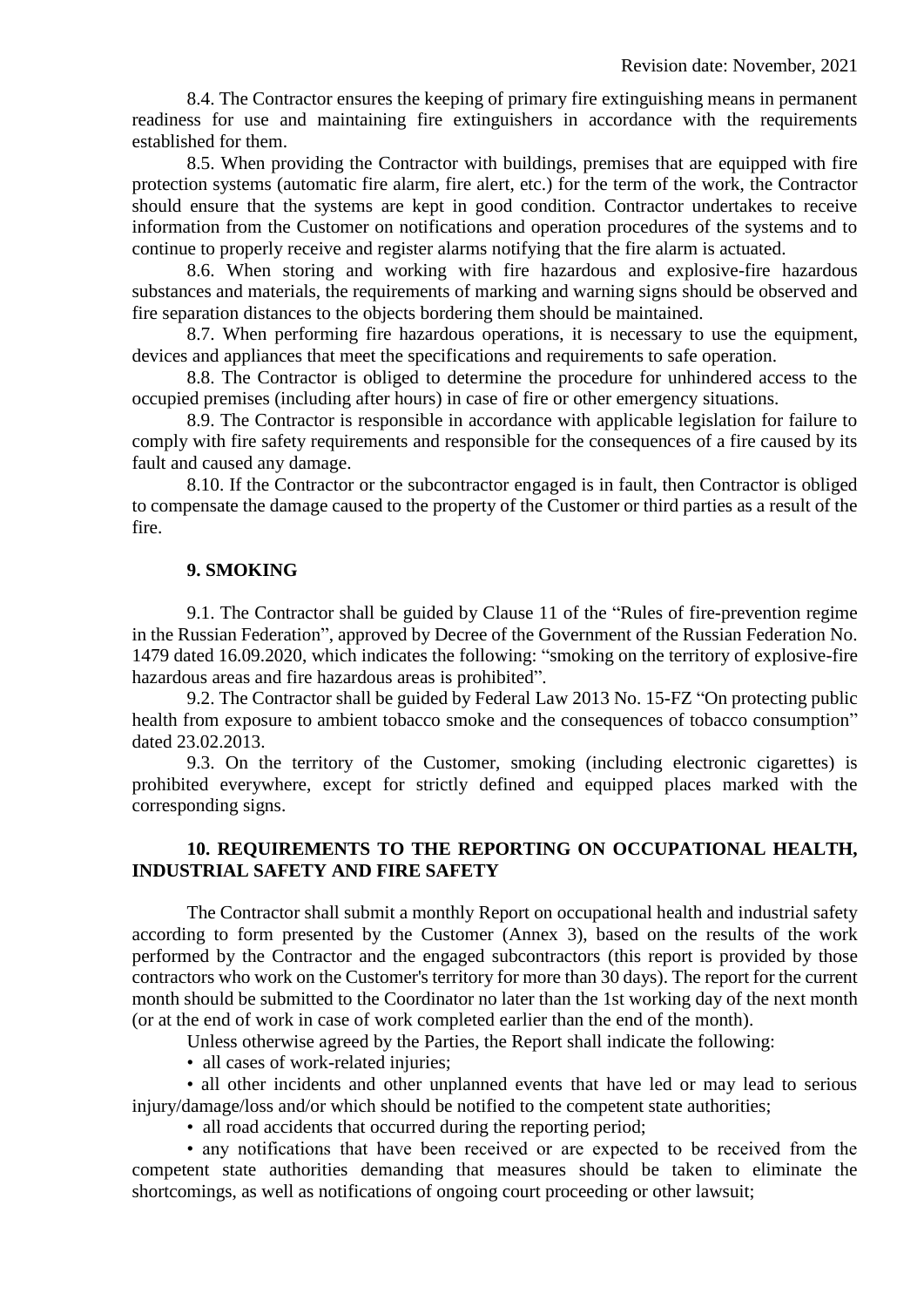• a certificate of performing of inspections, checks and audits, as well as control measures;

• the total number of man-hours that the personnel of the Contractor and its subcontractors worked on the work territory, the total number of personnel of the Contractor and its subcontractors at the place of work.

#### **11. REGISTRATION OF VIOLATIONS OF REQUIREMENTS ON OCCUPATIONAL HEALTH, INDUSTRIAL SAFETY AND FIRE SAFETY BY WORKERS OF CONTRACTING ORGANIZATIONS**

11.1 Workers of the contracting organization are required to have talons of a standard form (Annex No. 3).

11.2 Talons are issued by the contracting organization and are provided for signature to a specialist of the Occupational Health and Industrial Safety Service and/or a specialist of the Security Service of the Customer.

11.3 To ensure safety, the talon is laminated by the contracting organization after receiving the signature of the relevant specialist.

11.4 While in the territory of the Customer, the worker of the contracting organization is obliged to have a talon. The absence of a talon is a violation of the requirements of this procedure and is the basis for the removal of worker from the territory of the Customer.

11.5 In case of loss of the talon, the worker of the Contractor is obliged to immediately inform the Occupational Health and Industrial Safety Service of the Customer about this fact or inform the Security Service.

11.6 In case of completion of work on the territory of the Customer, talons are subject to obligatory submission to the Occupational Health and Industrial Safety Service or the Security Service of the Customer.

11.7 Valid talons are exchanged annually after performing a briefing at the end of the current year.

11.8 Procedure for registering violations by workers of the contracting organizations of requirements of occupational health, industrial safety and fire safety.

11.8.1 If the worker of the Customer reveals that the worker of the Contractor violates the requirements of occupational health, industrial safety or fire safety established by the legislation of the Russian Federation, the Agreement on compliance with the regulations of occupational health, industrial safety, fire safety and environmental protection, the internal regulatory documents of the Customer, then worker of the Customer punctures the talon of worker of the Contractor.

11.8.2 In case of repeated and subsequent revealing of violations in the field of occupational health, industrial safety and fire safety established by the legislation of the Russian Federation, the Agreement on compliance with the regulations of occupational health, industrial safety, fire safety and environmental protection, the internal regulatory documents of the Customer, the worker of the Customer performs a repeated puncture in the talon of worker of the Contractor.

11.8.3 In the event of a third puncture in a talon, the worker of the Contractor is immediately removed from the territory of the Customer, and is also entered into the electronic database of workers of the Contractor removed from the LafargeHolcim territory for violating the requirements of occupational health, industrial safety, fire safety and environmental protection. In the future, this worker is prohibited from presenting and performing any work on the territory of the Customer and other factories that are part of the LafargeHolcim Group of companies.

11.8.4 If it is revealed that worker of the Contractor is in a state of alcohol, drug or other intoxication, worker of the Customer makes three punctures in the talon of the worker of the Contractor. This worker of the Contractor is immediately removed from the territory of the Customer. The procedure for fixing violations of the requirements for alcohol or psychoactive substances is established by paragraph 6.2. of this Agreement.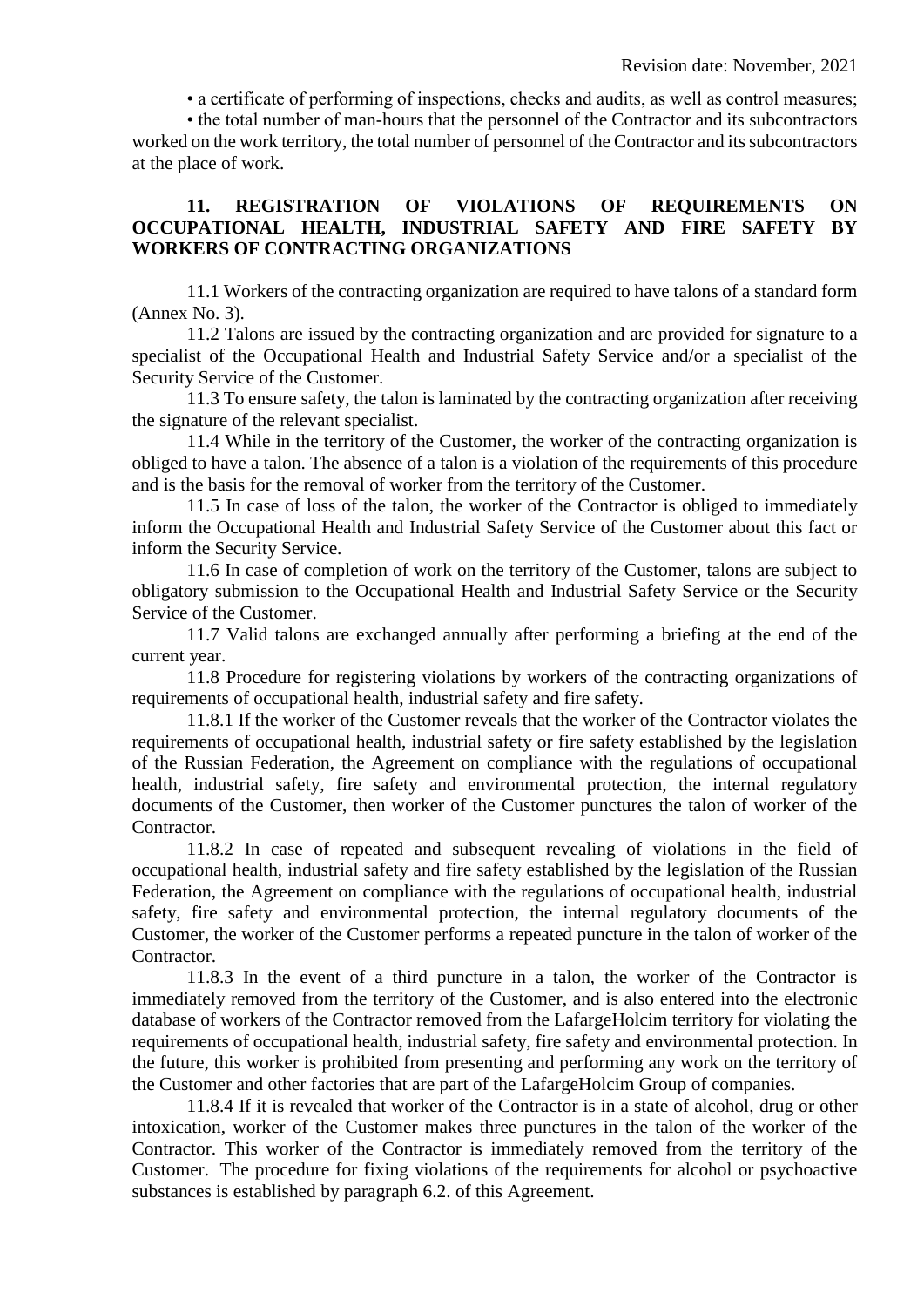## **12. RESPONSIBILITY FOR VIOLATIONS OF REQUIREMENTS OF OCCUPATIONAL HEALTH, INDUSTRIAL SAFETY, FIRE SAFETY AND ENVIRONMENTAL PROTECTION**

12.1. The Contractor is liable for any violations of the current legislation of the Russian Federation in the field of occupational health, industrial safety, fire safety and environmental protection, including payment of penalties, fines and compensation for the consequences caused by such violations through its fault. If the Customer incurs costs due to the fault of the Contractor, then Contractor shall compensate the Customer for all costs.

12.2. The Contractor bears full responsibility for the safety of all persons and property located in the work territory and should compensate the Customer or third parties for all losses necessary to compensate for damage to any person or property. Customer shall not be liable for any light injuries, serious injuries or death of any of the members of personnel of the Contractor or its subcontractors, which occurred through no fault of the Customer, as well as if the victim violated the regulations of occupational health, industrial safety, fire safety and environmental protection.

12.3. In each case of revealing a violation of regulations in the field of occupational health, industrial safety, fire safety and environmental protection established by the legislation of the Russian Federation, as well as the provisions of this Agreement, a Certificate (Annex 2) is drawn up, signed by authorized persons of the Customer and Contractor. Authorized signatory of Certificate on behalf of the Contractor is the person responsible for the performance of work on the territory of the Customer in accordance with the conditions of the Agreement. In the absence of the abovementioned person for any reason, the Certificate of occupational health, industrial safety, fire safety and environmental protection can be signed by any employee of the Contractor, according to the list provided in Clause 2.1.2.

If the representative of the Contractor refuses to sign the Certificate on violation of occupational health, industrial safety, fire safety and environmental protection, then Certificate is drawn up by the Customer unilaterally in the presence of 2 witnesses, and this fact is indicated in Certificate by corresponding entry.

12.4. In case of revealing the facts that the workers of the Contractor and its subcontractors are present in the work territory under the influence of alcohol or psychoactive and other prohibited substances or facts of the carry and storage of prohibited substances by such workers in the territory of the work, the Customer is entitled to collect a fine from the Contractor for each such case in the amount of 250 000 (two hundred fifty thousand) rubles and/or unilaterally terminate the Agreement for the performance of work, in respect of which a violation has been revealed.

12.5. In case of revealing the facts that the workers of the Contractor and its subcontractors violate the requirements in the field of the use of personal protective equipment, the Customer is entitled to collect a fine from the Contractor for each such case in the amount of 30,000 (thirty thousand) rubles, while the workers of the Contractor and its subcontractors are dismissed from work until the revealed violations are eliminated. In case of repeated violation, the Customer has the right to suspend the fulfillment of its obligations under the Agreement unilaterally.

12.6. The Contractor is obliged to immediately verbally (by telephone, audio message, or other accessible means) inform Customer about all incidents on the work territory, and then, within 24 hours inform Customer in writing (with the mark of the Customer about receipt). A written notice can be drawn up in any form, but without fail contain a brief description of the incident and preliminary information about the severity of the injuries and the nature of the damage to property of all parties involved. In the event of a delay in timely notification or concealment of fact of the incident, the Customer is entitled to collect a fine from the Contractor in the amount of 50,000 (fifty thousand) rubles and/or unilaterally terminate the Agreement for the performance of relevant work.

12.7.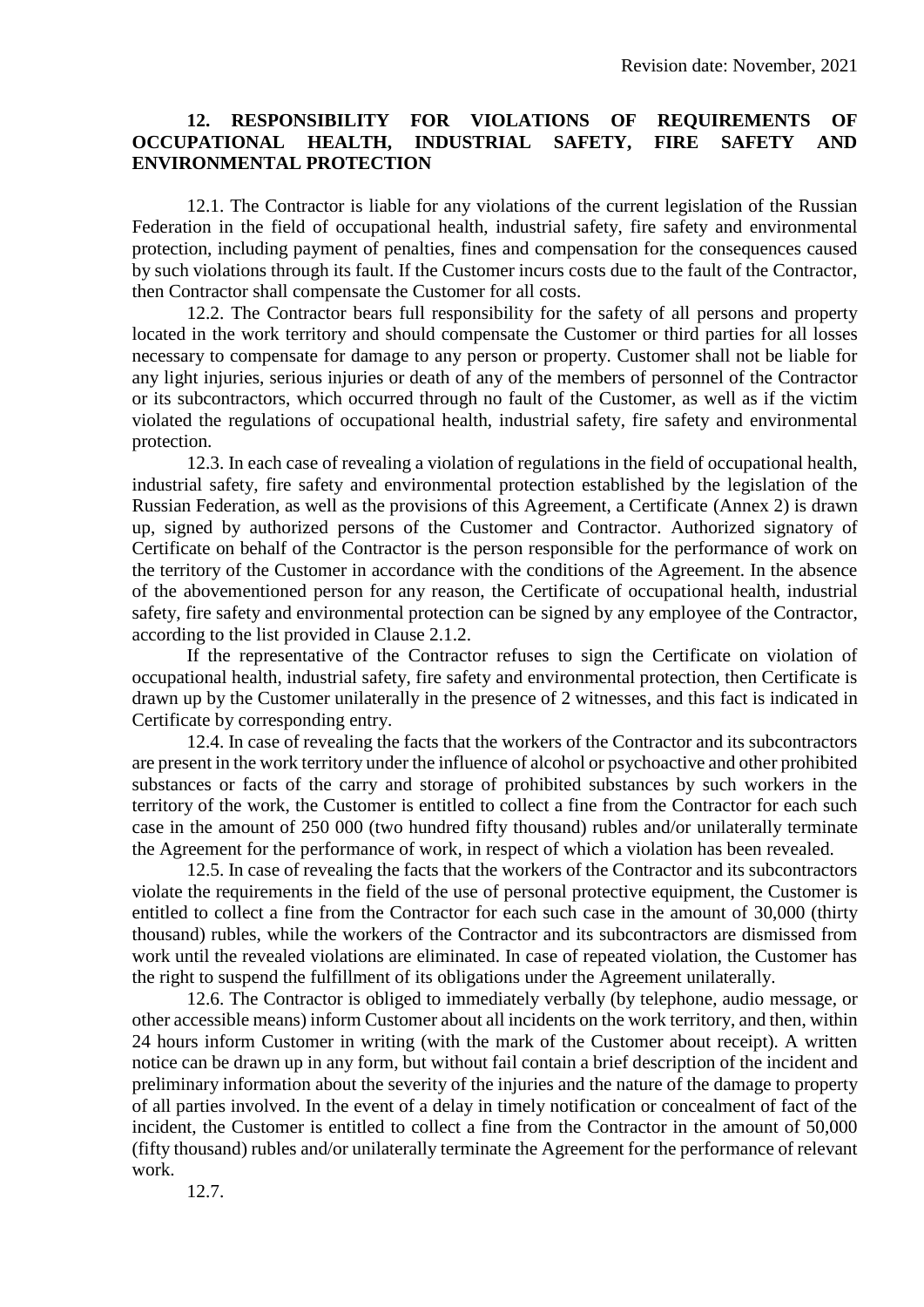12.8. In case of non-compliance by the Contractor with the conditions of Clauses 7.2, 7.4- 7.7, 7.10-7.17, the Customer is entitled to collect a fine from the Contractor in the amount of 30,000 (thirty thousand) rubles, for each violation and/or unilaterally immediately terminate the Agreement for the performance of relevant work and/or demand full compensation for all losses caused by such non-compliance.

Mechanism for registering violations of environmental protection requirements is described in Clause 12.3 of this Agreement.

12.9. Violation by the Contractor (subcontractor) of other requirements of occupational health, industrial safety, fire safety and environmental protection established by the legislation of the Russian Federation, as well as the provisions of this Agreement entails the imposition of a fine on the Contractor in the amount of 30,000 (thirty thousand) rubles for each violation and may constitute basis for unilateral termination by the Customer of the Agreement for the performance of relevant types of work.

12.10 In each case, if the Customer reveals the unreliability of certification by the Contractor in relation to the documents indicated in Clause 2.1.2 of the Agreement, the Customer is entitled to recover from the Contractor a fine in the amount of 500,000 (five hundred thousand) rubles for each such case.

If the unreliability of the certification was confirmed by the Customer independently and/or according to information, documents of third parties provided to the Customer in connection with the consequences that led to the unreliability of the certification, in particular, in connection with:

• investigation of unauthorized access for the workers of the Contractor to the performing of work;

• investigation of fact of an accident, emergency situation;

● investigation of facts of unlawful engaging of foreign citizens and/or stateless persons as workers;

● facts of requesting of documents as part of the inspection of the Contractor by authorized state bodies, local authorities, prosecution service;

• establishing by a court decision or judgment that has entered into legal force, that the certification is unreliable,

and the mentioned consequences entailed the obligation for the Customer to pay the amount of an administrative or other fine, taxes in arrears, corresponding penalties and fines due to arrears, debt, penalties, fines, payments in favor of third parties, to perform the order or representation, and also entailed confiscation, seizure and/or destruction of items (materials, products, equipment) owned by the Customer or provided to the Customer, then Contractor shall in accordance with Article 406.1 of the Civil Code of the Russian Federation, along with paying a fine for the unreliability of certification, in each case, compensate, at the request of the Customer, on the basis of copies of documents confirming the obligation of the Customer indicated above, the pecuniary losses of the Customer:

• in cases of payment of monetary amounts (fines, penalties, arrears, single, regular payments) - in the scope of the corresponding amounts;

 $\bullet$  in case of performing of the order, representation - in the amount of 1/5 of the nominal amount of the penalty for the unreliability of the certification;

• as well as in the event of confiscation, seizure and/or destruction of items - in the amount of the value (purchased or depreciated value) of the indicated items of the Customer.

Compensation for the above pecuniary losses is performed in the manner prescribed by Clause 12.11 of the Agreement.

12.11. The fines described above are collected from the Contractor by submitting a claim for the amount of the fine, which the Contractor should pay within 15 days from the date of receipt a claim. An authorized person on behalf of the Contractor who can receive a claim is any worker of the Contractor indicated in the list of workers of the Contractor provided in accordance with Clause 2.1.2 of the Agreement; the claim is considered to be duly received by this person.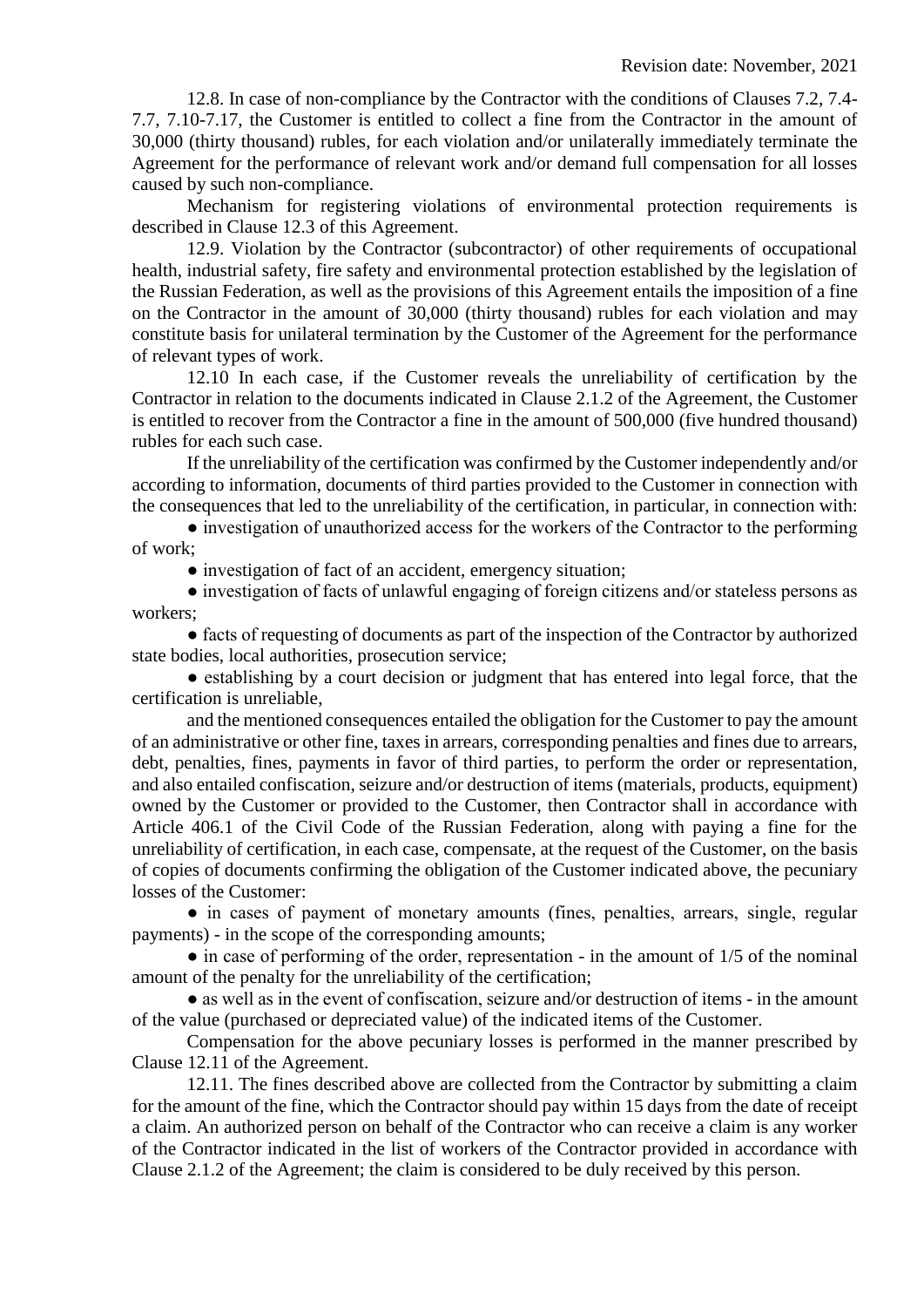In case of failure to pay the fine by the term established above, the Customer, when making intermediate or final settlements with the Contractor, in unilateral and out-of-court manner collects the amount of the fine accrued to the Contractor from the amounts to be paid to the Contractor by providing the Contractor with the corresponding statement (in any form), including reflecting it in the certificate (if by the time of the acceptance of the work there had already been corresponding violations of the Agreement). In this case, the obligation of the Customer to pay the Contractor for the work performed shall be terminated in the appropriate part on the basis provided for in this clause.

The collection is unilaterally performed before the expiration of 15 days from the receipt of the claim in the event that the work is already completed or to be completed and closing documents should be signed before the expiration of 15 days.

12.12. The Customer has the right to suspend work under an Agreement unilaterally by notifying the Contractor about this fact in case of violation by the workers of the Contractor of the regulations in the field of occupational health, industrial safety, fire safety and environmental protection established by the legislation of the Russian Federation, as well as the provisions of this Agreement, for a period of time until the violations are eliminated.

An authorized person on behalf of the Contractor who can receive a notification on the suspension of work is any worker of the Contractor indicated in the list of workers of the Contractor provided in accordance with Clause 2.1.2 of the Agreement; the notification is considered to be duly received by this person. On the resumption of work under the Agreement, a corresponding notification is sent according to the rules provided for by this clause of the Agreement.

#### **13. GENERAL TERMS AND CONCEPTS**

Accident is a dangerous man-made accident that creates a threat to human life and health at an object, a certain territory or water area and leads to destruction or damage to buildings, structures, equipment and vehicles, disruption of the production or transport process, damage to the environment

Certificate of Violations Revealed is a document drawn up by authorized persons and confirming the established fact of violation.

Alcohol is any food product containing in its composition alcohol or alcohol-containing substances.

Cylinder is a vessel having one or two necks for mounting valves, flanges or fittings, designed for transportation, storage and use of compressed, liquefied gases or gases dissolved under pressure.

Induction briefing is initial familiarization with the requirements of safety rules in force on the territory of the Customer; it is performed for all newly hired persons, regardless of their education, length of service, as well as for temporary workers, business travelers, and students who have arrived at industrial training or practice. Induction briefing before the start of production work on the territory of the Customer is performed by an engineer of the department of occupational health, industrial safety, fire safety and environmental protection and is accompanied by a corresponding entry in the briefing log.

Harm is death, personal injury or other damage to health, as well as negative impact on the environment.

Tower is a lifting machine of discontinuous operation designed to move people with tools and materials and to perform work in a vertical direction (up, down).

Confined space is a space that is fully or partially limited, the entrances and exits of which are difficult to reach or limited and prevent workers from quickly passing through them and prevent air exchange. Such a space is not designed as a workplace and may have:

- an atmosphere containing a dangerous concentration of pollutants, or extreme temperatures;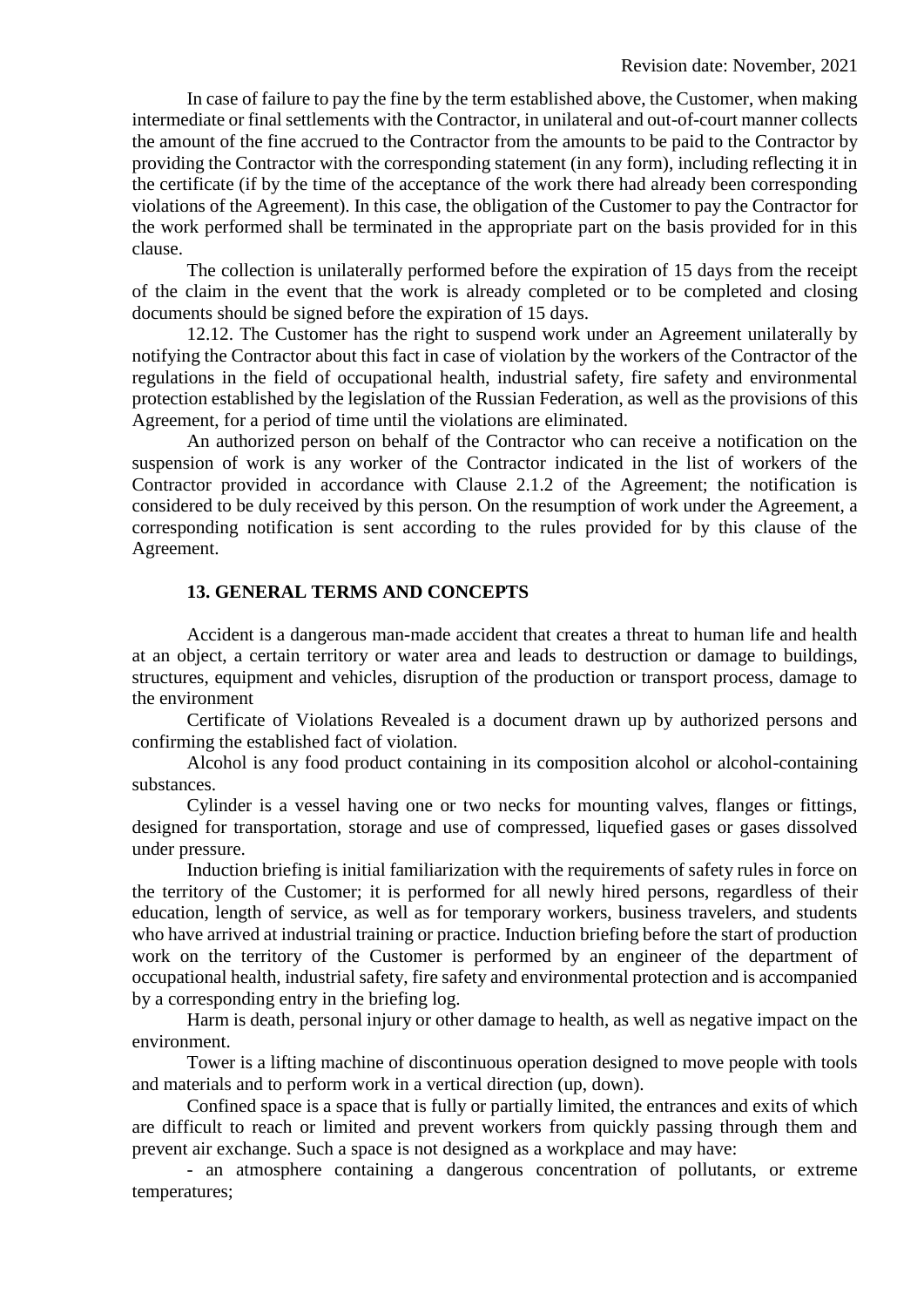- lack or excess of oxygen;

- engulfment hazard, etc.,

- limited possibilities for entry and exit.

Some examples of premises and facilities with confined space:

- Silos: raw and cement;
- Tanks, storage vessels;
- Mines, pits, tanks, accumulating tanks;

- Means of transportation: tankers, barrels on cargo platforms, spaces in rotary nodes on excavators;

- Equipment: presses and rolling plants, feeders, cyclones, furnaces, clinker coolers, mixer compartments.

Earthwork is the work associated with digging a soil to a depth of more than 30 centimeters (excluding plowing work), driving and sinking piles during the construction of facilities and structures of all kinds, underground and ground utility networks, communications, as well as work associated with filling with soil to a height of more than 50 centimeters.

Incident is a fail or damage to technical devices used at a production facility, deviation from the process regime, violation of provisions, regulatory technical documents that establish the work performing procedures.

Worker qualification is a characteristic of the totality of knowledge and skills of a worker, established in the form of assigning to worker a certain qualification, rank, corresponding grade, category or class.

Coordinator is a worker of the Customer officially appointed as person responsible for coordinating the work performed by the Contractor, including monitoring compliance with requirements of occupational health, industrial safety, fire safety and environmental protection.

Curator is a head of the business unit of the Customer (for example, the head of the repair service of the branch) arranging the work with the engagement of the Contractor. Curator is responsible for the performance by the Contractor of all obligations in the field of occupational health and industrial safety established by the Contracting Agreement or Agreement for the Compensated Provision of Services for the Company.

Curator is responsible for the appointment of the Coordinator (Coordinators) based on the specifics of the work performed. Curator can take on the role of the Coordinator.

Medical examination is a set of medical interventions that are performed in order to identify the state of health, pathological conditions, diseases and risk factors of their development.

Micro-injures are bodily injuries requiring first aid: abrasions, bruises, soft tissue bruises, superficial wounds and other injuries received by employees and other persons involved in the employer's production activities, when they perform their work duties or perform any work on behalf of the employer (his representative), as well as when performing other lawful actions due to labor relations with the employer or committed in his interests, which did not cause health disorders or the onset of temporary disability.

Accident is bodily harm (trauma), including those caused by another person; heatstroke; burn; frostbite; drowning; electric shock, lightning strike, radioactive contamination; bites and other injuries caused by animals and insects; damage caused by explosions, accidents, destruction of buildings and structures, natural disasters and other emergency circumstances, other health damage caused by external factors, which necessitated the transfer of victims to another job, temporary or permanent disability or death of victims, the event leading to death, injury or illness of the worker.

Hot work means production operations associated with the use of open flame, sparking or heating of parts (structural elements) to temperatures that can cause ignition of substances, materials and structures (welding, cutting, soldering using the energy of an electric arc, gas flame and plasma arc, heating structures, equipment and communications using electric heaters, blowtorches, gas and liquid burners, machining of metal causing generation of sparks).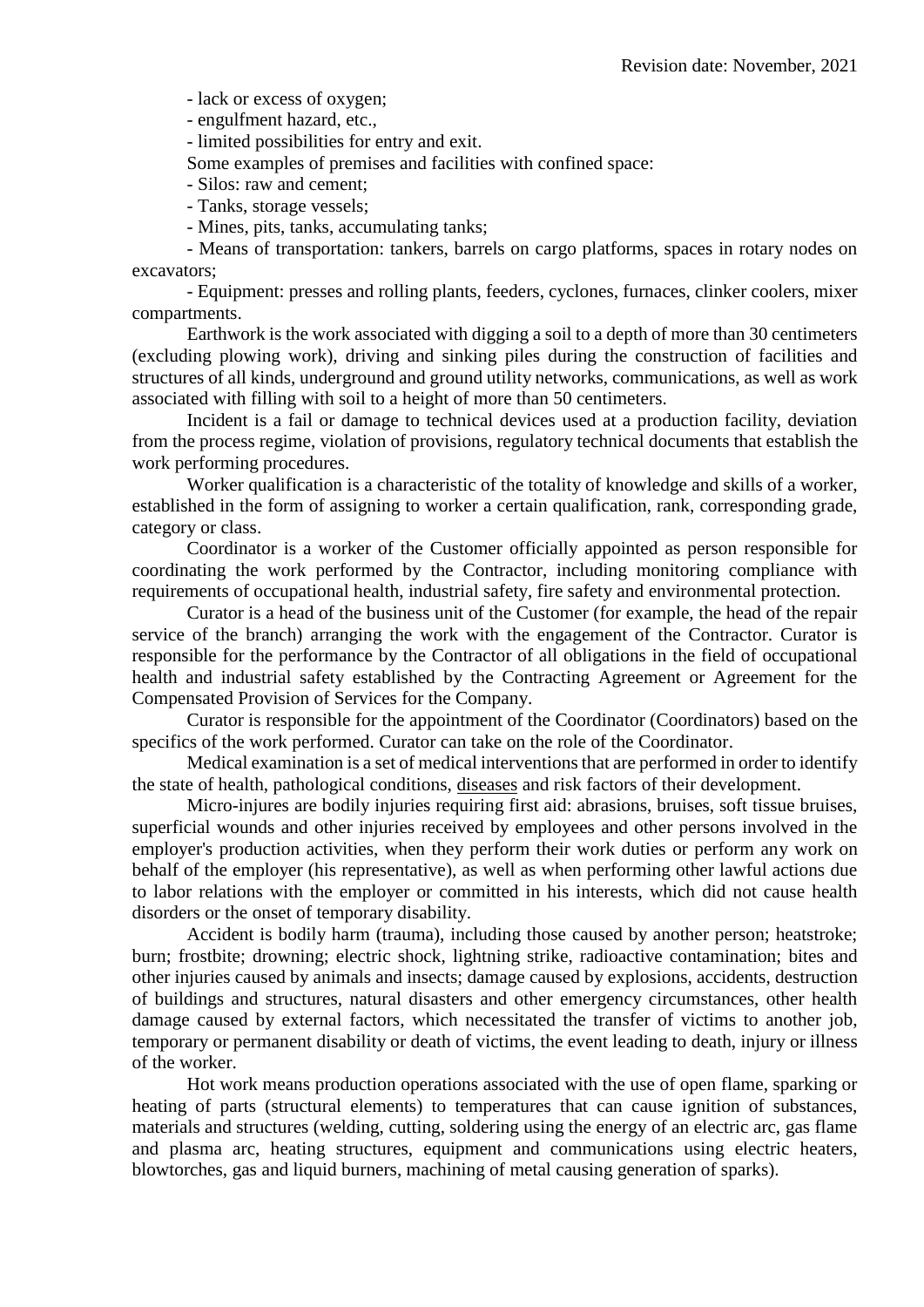Hazardous situation is a situation the occurrence of which may lead to the situation that the worker (workers) will be exposed to dangerous and harmful production factors.

Environmental protection means activities of state bodies of the Russian Federation, state bodies of the constituent entities of the Russian Federation, local authorities, public associations and non-profit organizations, legal entities and individuals, aimed at conserving and restoring the natural environment, sustainable use and reproduction of natural resources, preventing the negative impact of business and other activities on the environment and eliminating its consequences.

Occupational health means a system aimed at preserving the health and life of workers during the labor activity, including legal, social and economic, organizational and technical, sanitary and hygienic, medical and preventive, rehabilitation and other measures (Article 209 of the Labor Code of the Russian Federation).

Risk assessment means a documented process that includes a description of the sequence of work (individual operations/stages), a list of hazards associated with the work at each stage of its implementation, with a clarification of who may be exposed to risk, and a description of the necessary safety measures.

Lift is a lifting machine of permanent operation designed to move people with tools and materials and to perform work within the service area.

Personal lock is a mechanical locking device that keeps the power shutdown device in a safe state.

First aid is a set of measures aimed at restoring or preserving the life and health of the victim, performed by non-medical workers (mutual assistance) or by the victim himself (self-help).

Verification is a determination of errors of measuring instruments and establishing their suitability for use; performed by the metrological authorities using standards and reference measuring instruments.

Occupational Health and Industrial Safety Management Plan is a document containing a list of actions, taking into account regulatory acts of the Russian Federation, policy, goals, etc. of organization in the field of occupational health, aimed at ensuring occupational health, industrial safety, fire safety and environmental protection during the performance of work, with an enclosed schedule of these actions; organizational, sanitary, technical and individual measures are highlighted.

Emergency Situations Response Plan is the sequence of actions of workers of the organization in case of emergency situation.

Plan for movement of vehicles at the facility is a document containing a movement scheme of a vehicle on the territory of production site.

Occupational Health Policy of the Organization is a document describing the general nature of actions of the company aimed at creating healthy and safe working conditions.

Potential incident situation (near-miss) (hazardous incident) is any unplanned event that could lead to an incident.

Work-related injury is a damage to the tissues of body of the worker caused by the mechanical effect of the production factor and entailing: the need to transfer the worker to other work; temporary or permanent disability of a worker; death of a worker.

Industrial waste is the remains of raw materials, semi-finished products formed during the production of products, industrial activities or processes, or the performance of work and have lost all or part of their original consumer properties.

Shutdown and locking procedure represents the main and preferred method for controlling hazardous types of energy and consists in arranging reliable conditions for shutdown/disconnecting energy sources and locking the possibility of their uncontrolled output when performing work on equipment or mechanisms. As soon as the mechanisms and equipment are properly shutdown or disconnected from energy sources, they should be locked, marked and checked.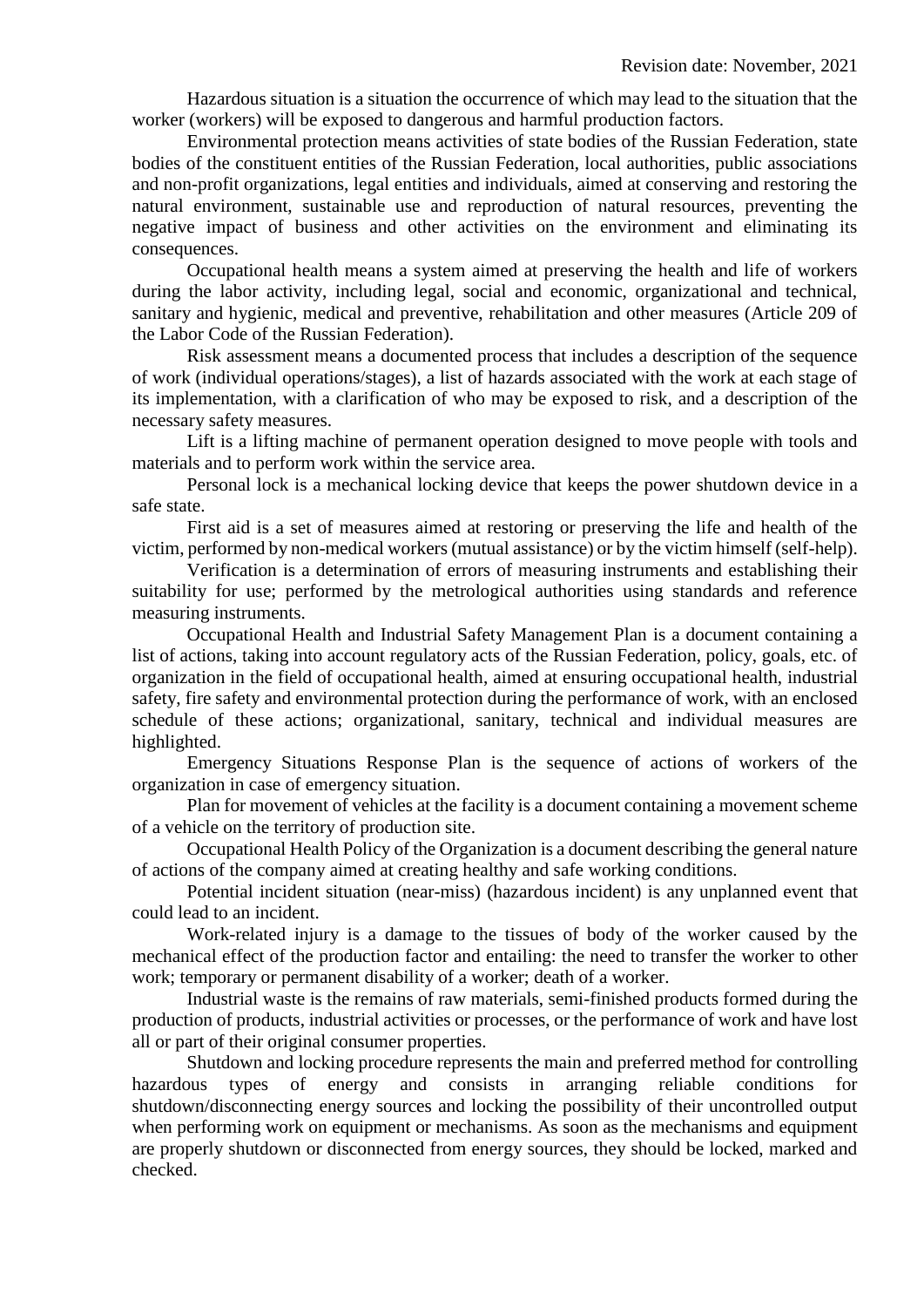Locking is the physical locking of control devices of machine or equipment (for example, locking the valve handle on a pipe).

Marking means attaching information plates warning that work on the mechanism or equipment is currently being performed, indicating the names of workers and the work start date.

Inspection means inspection by testing that checks that the machine or equipment is properly disconnected from the energy source and that the energy supply cannot be restored until the lock is released.

Psychoactive (psychotropic) substances mean any chemical substance (or mixture) of natural or artificial origin that affects the functioning of the central nervous system, leading to a change in mental state. These changes can be both positive (medical) and negative in nature. Addictive psychoactive substances that are prohibited by legislation are called drugs.

Allowed substances mean substances necessary for the performance of work under the Agreement and previously agreed with the Customer.

Risk means a hazard measure characterizing the likelihood of the occurrence of hazard and the extent of the related damage.

Personal protective equipment means used by the worker to prevent or reduce exposure to harmful and hazardous production factors, as well as to protect against contamination.

Directives and Regulations of the LafargeHolcim Russia Group mean internal binding documents containing information on the procedure for safe performing of certain types of work.

Safety harness refers to main equipment that protect the worker from falling or when falling while performing work at heights.

Training means process of obtaining skills in particular field.

Devices and appliances for locking and fixing - devices that fix parts of machines or elements of electrical circuits in a certain state, which is maintained regardless of the presence or termination of influence.

Damage means costs that a person whose right has been violated, incurred or will have to incur to restore the violated right, loss or damage to its property.

Emergency situation means the situation in a certain territory resulting from an accident, hazardous natural phenomenon, catastrophe, natural or other disasters that may entail or have entail human casualties, damage to human health or the environment, significant material losses and violation of human living conditions.

Quick test means a quickly performed qualitative and quantitative analysis of biomaterial (urine, blood, saliva, etc.) in order to study the presence of psychoactive substances in its composition.

**Authorized signatory of Certificate** on behalf of the Customer means the person specified in the Contracting Agreement or the person directly registering a violation of the regulations in the field of occupational health, industrial safety, fire safety and environmental protection.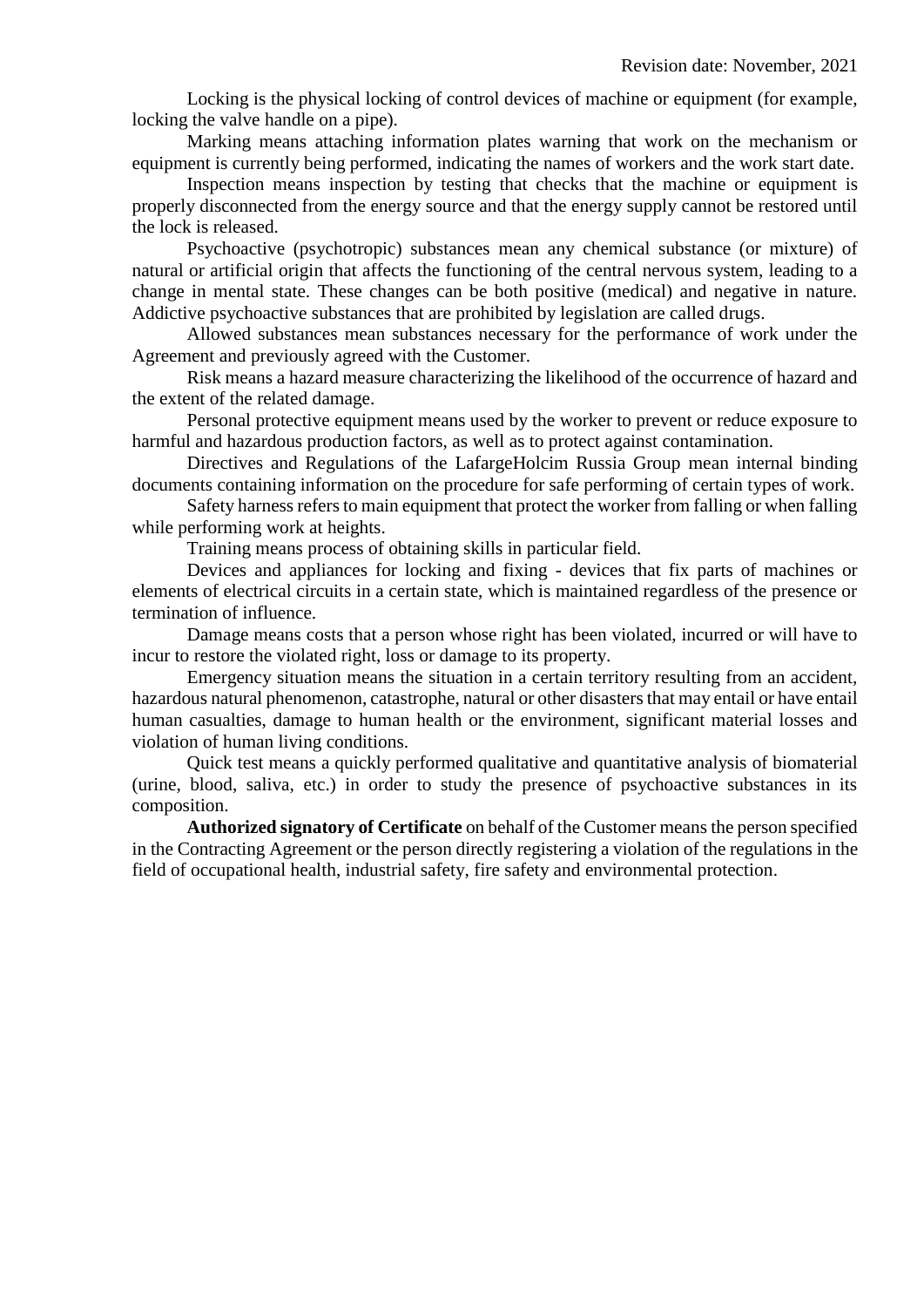# Annex 1

| <b>Risk assessment form for the contracting work</b> |                     |                                                                                                                                                                                                                                                                                                                                                                                                                                                  |                |                                                             |                                |                 |      |
|------------------------------------------------------|---------------------|--------------------------------------------------------------------------------------------------------------------------------------------------------------------------------------------------------------------------------------------------------------------------------------------------------------------------------------------------------------------------------------------------------------------------------------------------|----------------|-------------------------------------------------------------|--------------------------------|-----------------|------|
| Contractor:                                          |                     | Completion instructions:<br>1. Assessment should cover all operations related to the                                                                                                                                                                                                                                                                                                                                                             |                |                                                             | Approval of Coordinator of the |                 |      |
|                                                      |                     |                                                                                                                                                                                                                                                                                                                                                                                                                                                  |                |                                                             | LafargeHolcim:                 |                 |      |
| Risk assessment performed<br>by:                     |                     |                                                                                                                                                                                                                                                                                                                                                                                                                                                  |                | performance of work.                                        | Full name of Coordinator:      |                 |      |
|                                                      |                     |                                                                                                                                                                                                                                                                                                                                                                                                                                                  |                | 2. In the "Hazard" field, indicate what can happen and how. |                                |                 |      |
|                                                      |                     | Combination of different hazards (by the nature and<br>expression) in one line is not allowed.<br>3. Probability and severity of the consequences are evaluated<br>on a scale of 1 to 5 ( $"1"$ is the lowest, $"5"$ is the highest).<br>5. Risk is equal to the product of the probability and severity of<br>the possible consequences (risk = probability $*$ severity).<br>6. Acceptable level of risk is from 1 to 10. With a risk level of |                |                                                             | Signature:                     |                 |      |
|                                                      |                     |                                                                                                                                                                                                                                                                                                                                                                                                                                                  |                |                                                             |                                |                 |      |
|                                                      |                     |                                                                                                                                                                                                                                                                                                                                                                                                                                                  |                |                                                             |                                |                 |      |
|                                                      |                     |                                                                                                                                                                                                                                                                                                                                                                                                                                                  |                |                                                             |                                |                 |      |
|                                                      |                     |                                                                                                                                                                                                                                                                                                                                                                                                                                                  |                |                                                             |                                |                 |      |
|                                                      |                     |                                                                                                                                                                                                                                                                                                                                                                                                                                                  |                |                                                             |                                |                 |      |
|                                                      |                     |                                                                                                                                                                                                                                                                                                                                                                                                                                                  |                |                                                             |                                |                 |      |
|                                                      |                     |                                                                                                                                                                                                                                                                                                                                                                                                                                                  |                | more than 10, it is necessary to review safety measures.    |                                |                 |      |
| Work type:                                           |                     |                                                                                                                                                                                                                                                                                                                                                                                                                                                  |                | Assessment date                                             |                                |                 |      |
|                                                      | Operation,          |                                                                                                                                                                                                                                                                                                                                                                                                                                                  | <b>Persons</b> |                                                             |                                | Risk assessment |      |
| No.                                                  | performing of which | Hazard                                                                                                                                                                                                                                                                                                                                                                                                                                           | exposed to     | Safety measures                                             | Accident                       | Severity of     | Risk |
|                                                      | causing hazard      |                                                                                                                                                                                                                                                                                                                                                                                                                                                  | risk           |                                                             | probability                    | consequences    |      |
|                                                      |                     |                                                                                                                                                                                                                                                                                                                                                                                                                                                  |                |                                                             |                                |                 |      |
|                                                      |                     |                                                                                                                                                                                                                                                                                                                                                                                                                                                  |                |                                                             |                                |                 |      |
|                                                      |                     |                                                                                                                                                                                                                                                                                                                                                                                                                                                  |                |                                                             |                                |                 |      |
|                                                      |                     |                                                                                                                                                                                                                                                                                                                                                                                                                                                  |                |                                                             |                                |                 |      |
|                                                      |                     |                                                                                                                                                                                                                                                                                                                                                                                                                                                  |                |                                                             |                                |                 |      |
|                                                      |                     |                                                                                                                                                                                                                                                                                                                                                                                                                                                  |                |                                                             |                                |                 |      |
|                                                      |                     |                                                                                                                                                                                                                                                                                                                                                                                                                                                  |                |                                                             |                                |                 |      |
|                                                      |                     |                                                                                                                                                                                                                                                                                                                                                                                                                                                  |                |                                                             |                                |                 |      |
|                                                      |                     |                                                                                                                                                                                                                                                                                                                                                                                                                                                  |                |                                                             |                                |                 |      |
|                                                      |                     |                                                                                                                                                                                                                                                                                                                                                                                                                                                  |                |                                                             |                                |                 |      |
|                                                      |                     |                                                                                                                                                                                                                                                                                                                                                                                                                                                  |                |                                                             |                                |                 |      |
|                                                      |                     |                                                                                                                                                                                                                                                                                                                                                                                                                                                  |                |                                                             |                                |                 |      |
|                                                      |                     |                                                                                                                                                                                                                                                                                                                                                                                                                                                  |                |                                                             |                                |                 |      |
|                                                      |                     |                                                                                                                                                                                                                                                                                                                                                                                                                                                  |                |                                                             |                                |                 |      |
|                                                      |                     |                                                                                                                                                                                                                                                                                                                                                                                                                                                  |                |                                                             |                                |                 |      |
|                                                      |                     |                                                                                                                                                                                                                                                                                                                                                                                                                                                  |                |                                                             |                                |                 |      |
|                                                      |                     |                                                                                                                                                                                                                                                                                                                                                                                                                                                  |                |                                                             |                                |                 |      |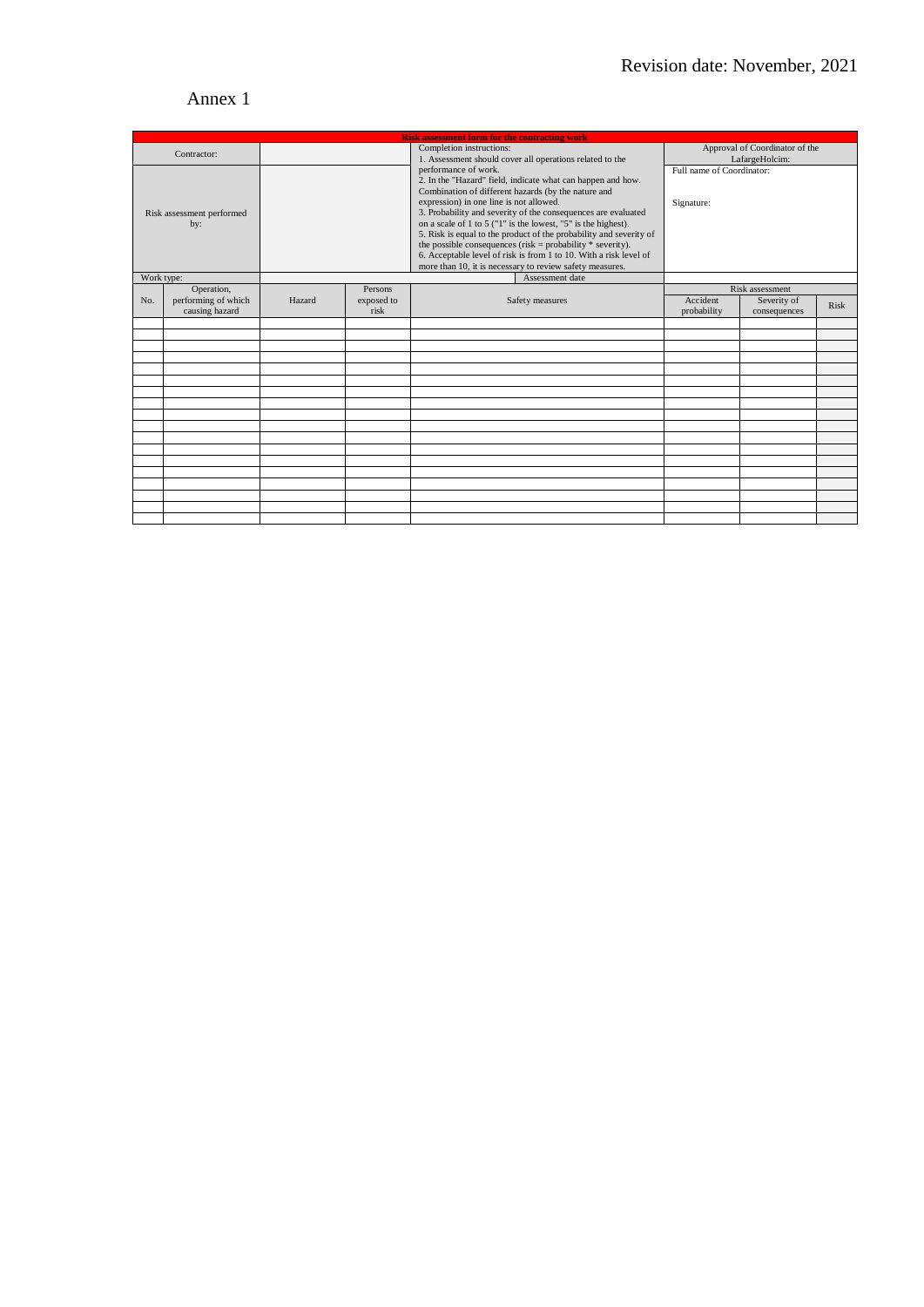Annex 2

Act No.

For violation of the rules of labor protection, industrial safety,

fire safety and environmental protection

City of \_\_\_\_\_\_\_\_ Dated \_\_ \_\_\_\_\_\_\_\_ 202\_\_

To monitor the fulfillment of the requirements established by the laws of the Russian Federation and Agreement on the rules of labor protection, industrial safety, fire safety and environmental protection the LafargeHolcim Russia Group (hereinafter referred to as the "Agreement") entered into by and between (hereinafter referred to as the "Customer") and (hereinafter referred to as the

"Contractor"),

\_\_\_\_\_\_\_[date] the Specialist of the Customer was conducted to verify compliance with requirements, mandatory for the supply of materials and equipment, carrying out works and rendering of services by the Contractor at the Customer site.

Place of Inspection:

\_\_\_\_\_\_\_\_\_\_\_\_\_\_\_\_\_ Workshop/Division/Site

**The Inspection established as follows:**

| Item<br>No. | List of detected<br>violations of labor<br>protection and industrial<br>safety requirements | Paragraph of the regulatory legal act, the<br>provisions of which are violated | Due date |
|-------------|---------------------------------------------------------------------------------------------|--------------------------------------------------------------------------------|----------|
|             | 2                                                                                           | 3                                                                              | 4        |
|             |                                                                                             |                                                                                |          |

The Inspection was conducted by:

Position **Signature** Full name

\_\_\_\_\_\_\_\_\_\_\_\_\_\_\_\_\_\_ \_\_\_\_\_\_\_\_\_\_\_\_\_\_\_\_\_\_\_\_\_\_ \_\_\_\_\_\_\_\_\_\_

Taking into account the revealed violations established by this Act, guided by the requirements of the legislation of the Russian Federation, as well as the Agreement, it has been prescribed.

1. Take measures to eliminate the identified violations in time before \_\_\_\_ \_\_\_\_\_\_\_\_ 202\_\_\_\_.

2. In writing by e-mail\_\_\_\_\_\_\_\_\_\_\_\_\_\_\_\_\_ notify about the elimination of each detected violation.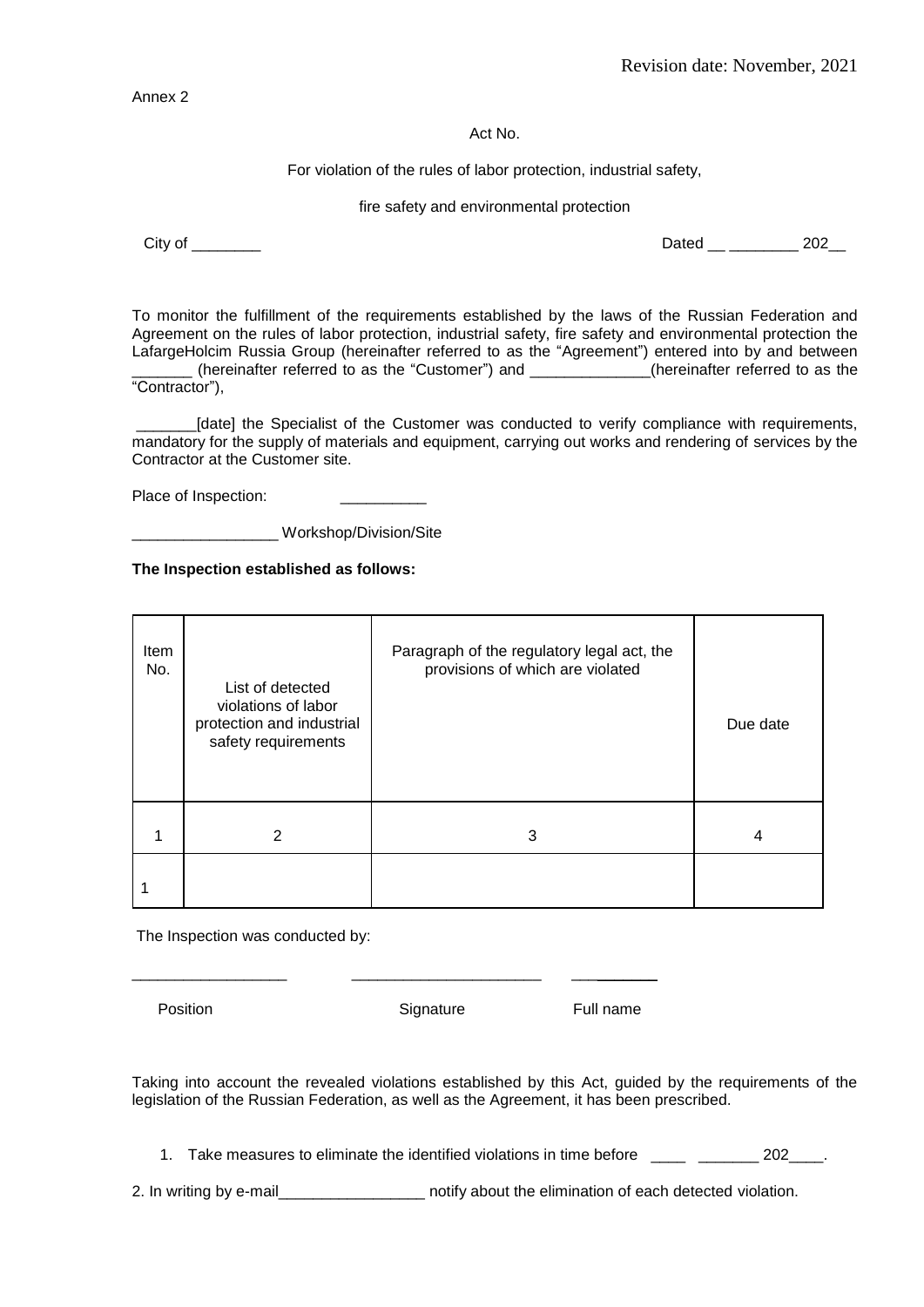3. To impose a fine against the Contractor in the amount stipulated by the Agreement for each identified case of violation.

The prescription was issued by:

| Position                                                                                   | Signature | Full name |  |  |  |
|--------------------------------------------------------------------------------------------|-----------|-----------|--|--|--|
| I have read the Inspection Report and the Prescription, and received a copy of the report: |           |           |  |  |  |
|                                                                                            |           |           |  |  |  |
| Position                                                                                   | Signature | Full name |  |  |  |
| I refuse to familiarize with the Inspection Report:                                        |           |           |  |  |  |
| Position                                                                                   | Signature | Full name |  |  |  |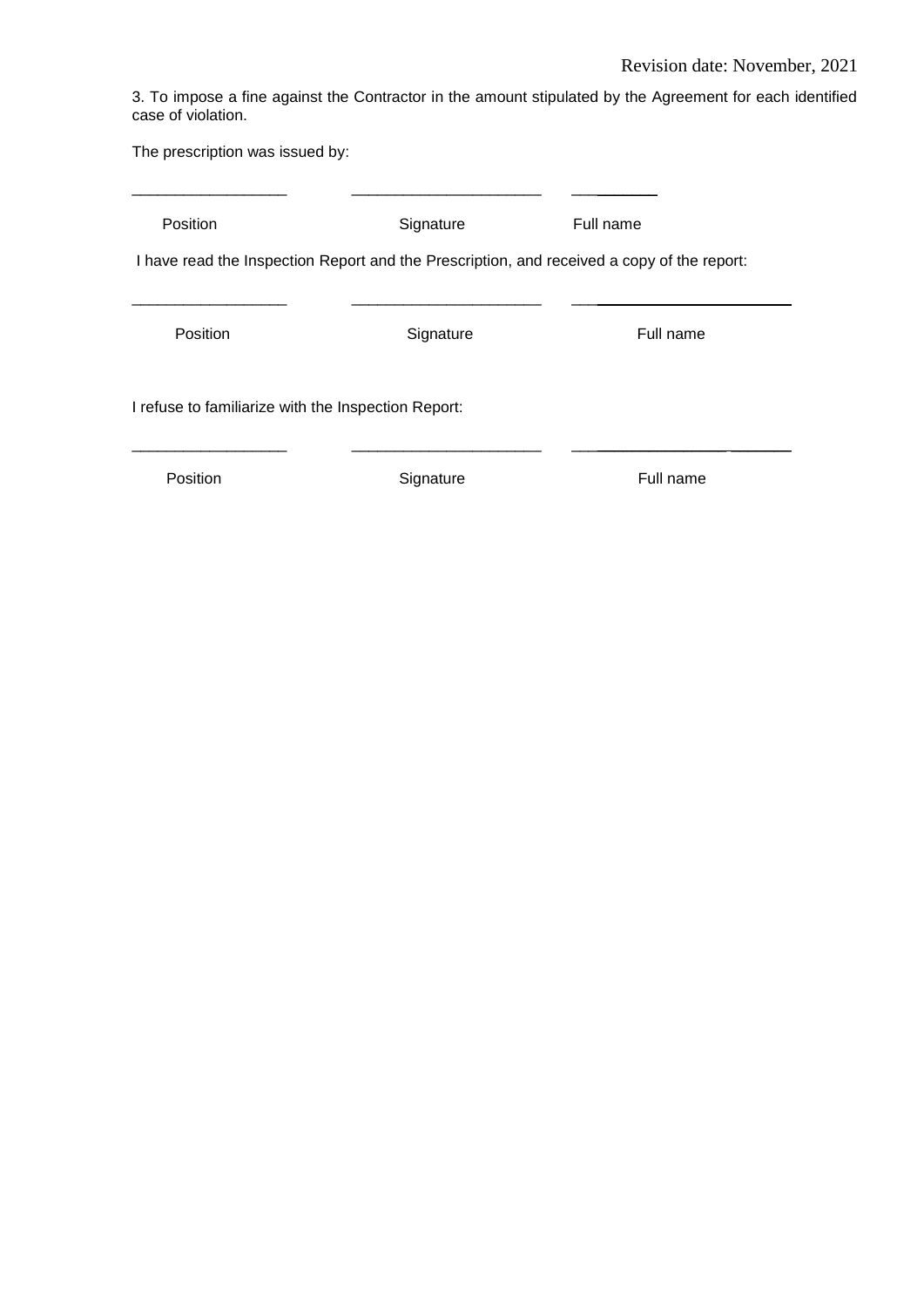## Annex 3

## **Monthly report of the Contractor on the results of work in the field of occupational health and industrial safety**

| Contractor:                                                          | Reporting period (month, year):                                |  |  |  |  |
|----------------------------------------------------------------------|----------------------------------------------------------------|--|--|--|--|
| Works under the contract:                                            | $\cdots$ $\cdots$ $\cdots$ $\cdots$ $\cdots$ $\cdots$ $\cdots$ |  |  |  |  |
| <b>Performance Indicators</b>                                        |                                                                |  |  |  |  |
| Working hours                                                        |                                                                |  |  |  |  |
| Average headcount                                                    |                                                                |  |  |  |  |
| Lost Time Injuries                                                   |                                                                |  |  |  |  |
| Month's Working Days Lost Due to Injures                             |                                                                |  |  |  |  |
| Micro-injures Required Special Medical Treatment or Repeated Medical |                                                                |  |  |  |  |
| Treatment without Loss of Time (without issuing of Sick Slip)        |                                                                |  |  |  |  |
| Micro-injures Required First Aid                                     |                                                                |  |  |  |  |
| Near-misses                                                          |                                                                |  |  |  |  |

# **Notes and signatures**

| <b>Contractor's Representative:</b>          |           |      |  |  |  |  |
|----------------------------------------------|-----------|------|--|--|--|--|
|                                              |           |      |  |  |  |  |
|                                              |           |      |  |  |  |  |
| Name                                         | Signature | Date |  |  |  |  |
| Coordinator of the contracting organization: |           |      |  |  |  |  |
|                                              |           |      |  |  |  |  |
|                                              |           |      |  |  |  |  |
| Name                                         | Signature | Date |  |  |  |  |